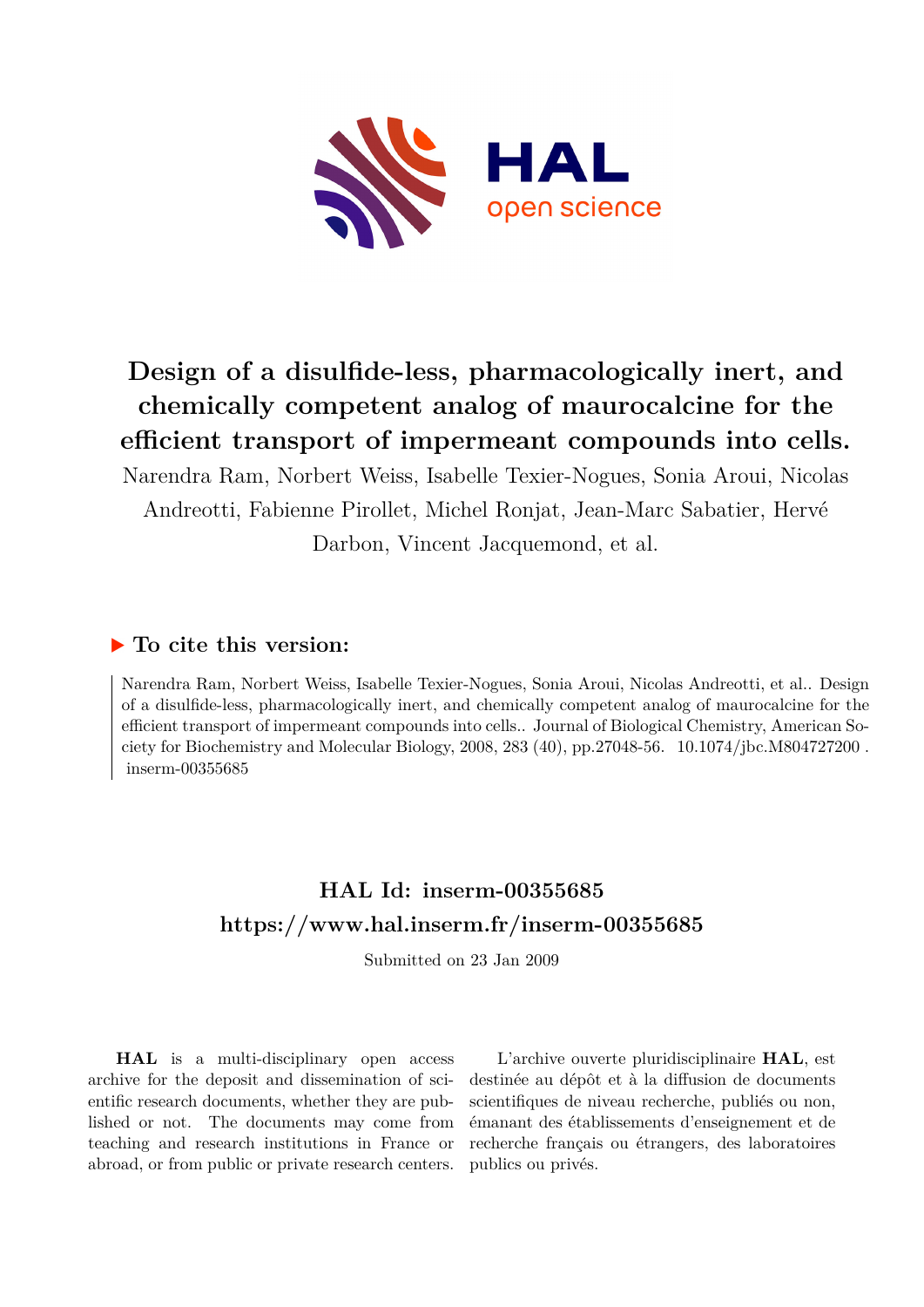#### **DESIGN OF A DISULFIDE-LESS, PHARMACOLOGICALLY-INERT AND CHEMICALLY-COMPETENT ANALOG OF MAUROCALCINE FOR THE EFFICIENT TRANSPORT OF IMPERMEANT COMPOUNDS INTO CELLS**

#### $N$ arendra Ram $^1$ , Norbert Weiss $^2$ , Isabelle Texier-Nogues $^3$ , Sonia Aroui $^1$ , Nicolas Andreotti $^4$ ,  $\bf{F}$ abienne Pirollet<sup>1</sup>, Michel Ronjat<sup>1</sup>, Jean-Marc Sabatier<sup>4</sup>, Hervé Darbon<sup>5</sup>, Vincent Jacquemond<sup>2</sup> and **Michel De Waard1\***

Unité Inserm 836, Grenoble Institute of Neuroscience, Research group 3 « Calcium Channels, Functions and Pathologies », Université Joseph Fourier, Site Santé, BP 170, 38042 Grenoble Cedex 09, France<sup>1</sup>, Physiologie Intégrative Cellulaire et Moléculaire, Université Claude Bernard Lyon 1, UMR CNRS 5123, 69622 Villeurbanne, France<sup>2</sup>, CEA Grenoble/LETI-DTBS, 17 rue des Martyrs, 38054 Grenoble cedex, France<sup>3</sup>, ERT62, Université de la Méditérannée – Ambrillia Biopharma, Faculté de Médecine Nord, Marseille Cedex 20, France<sup>4</sup>, AFMB CNRS-UMR 6098, Aix-Marseille Universités, Campus de Luminy, 163 Avenue de Luminy, F-13288 Marseille cedex 09, France<sup>5</sup>. Running head: New maurocalcine analog for chemical coupling of cargoes

 Address correspondence to: Dr. Michel De Waard, Inserm U836, GIN, UJF, BP 170, 38042 Grenoble Cedex 09, France. Tel.: +33 (0)4 56 52 05 63; E-mail: michel.dewaard@ujf-grenoble.fr

**Maurocalcine is a 33-mer peptide initially isolated from the venom of a Tunisian scorpion. It has proved itself valuable as a pharmacological activator of the ryanodine receptor, and has helped the understanding the molecular basis underlying excitationcontraction coupling in skeletal muscles. Because of its positively charged nature, it is also an innovative vector for the cell penetration of various compounds. We report a novel maurocalcine analog with improved properties: (i) the complete loss of pharmacological activity, (ii) preservation of the potent ability to carry cargo molecules into cells, and (iii) with coupling chemistries not affected by the presence of internal cysteine residues of maurocalcine. We did this by replacing the six internal cysteine residues of maurocalcine by isosteric 2-aminobutyric acid residues and by adding an additional Nterminal biotinylated lysine (for a proof of concept analog) or an N-terminal cysteine residue (for a chemically-competent coupling analogue). Additional replacement of a glutamate residue by alanyl at position 12 further improves the potency of these analogues. Coupling to several cargo molecules or nanoparticles are presented to illustrate the cell penetration potency and usefulness of these pharmacologically inactive analogs.** 

Maurocalcine (MCa) is a highly basic 33 mer peptide isolated from the venom of the scorpion *Scorpio maurus palmatus*. It efficiently binds to the ryanodine receptor in skeletal muscles (RyR1 isoform) (1) and promotes channel opening to promote calcium release from the sarcoplasmic reticulum (SR). This pharmacological effect of MCa can be indirectly monitored through the stimulation it exerts on  $\tilde{[}^3H]$ -ryanodine binding (2). In muscle fibers, MCa produces a transient loss of voltage control of  $Ca^{2+}$  release from RyR1 channels. This effect is due to an alteration of repolarization-induced closure of RyR1 channels, a process normally under the control of voltagedependent dihydropyridine (DHP)-sensitive calcium channels (3). This function of MCa is due to a partial sequence homology between MCa and a cytoplasmic loop of the DHP-sensitive channel (2). These observations explain why MCa, along with other members of the same family of toxins such as imperatoxin 1A (4), hemicalcin (5), and opicalcin 1 and 2 (6), are useful both for their pharmacological properties and for deciphering fine molecular details of the excitation-contraction coupling process.

Recently, MCa has also proven of interest for its property of efficiently crossing the plasma membrane, either alone or when coupled to a membrane-impermeant cargo protein (2,7). MCa is a highly charged peptide with 12 basic residues out of 33, and a net global positive charge of +8. Most of these residues are on one face of the molecule, the opposite face being mostly hydrophobic in nature. The rich content in basic amino acid residues of MCa is reminiscent of that of all cell penetrating peptides (CPPs) characterized so far (Tat, penetratin and poly-R). Hence, MCa can be classified within an emerging family of toxin CPPs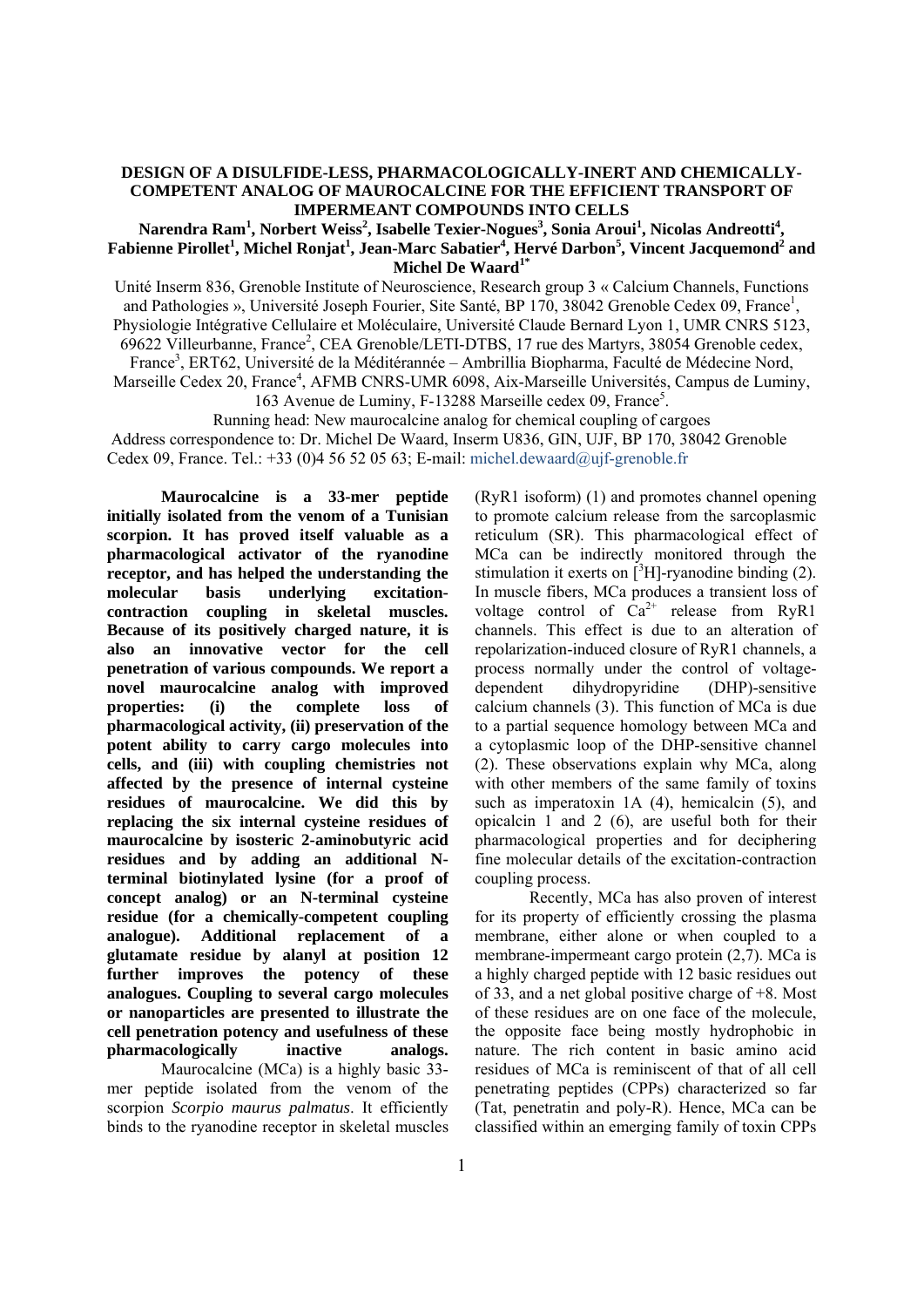that have no structural homologies apart from their content in basic residues. Recently, a new toxin, crotamin, has been purified from the venom of a South American snake. It also behaves as a CPP but apparently with a preference for dividing cells (8). The great diversity in CPP sequences observed so far suggests that designing new MCa CPP analogues should be easy. This tolerance in sequence variation is possibly due to the diverse nature of membrane receptors implicated in CPP cell translocation. These receptors nevertheless possess a single point in common: they all appear to interact with CPPs on the basis of electrostatic interactions. On the contrary, the structural characteristics of the interaction between MCa and RyR1 appear far more constrained. A single mutation within MCa, the replacement of an Arg residue by an alanyl, abolishes the pharmacological effect of MCa but has only mild effects on its cell penetration efficacy (9). Nevertheless, segregating the pharmacological properties from the cell penetrating properties proved more complex than expected on the sole basis of amino acid substitutions of MCa (9). This appears to be due to structural imperatives of the molecule since it has four functions to fulfill: first, possess the attributes of a CPP, second, conserve sequence homology with the DHP-sensitive calcium channel, third, bind to RyR1 and fourth, activate this latter channel. Many residues contribute both to the pharmacological effects and the cell penetration properties, namely some basic residues that make the functional segregation difficult with simple amino acid substitutions.

 To both circumvent these difficulties and take advantage of the flexibility in structural constraints required for MCa cell penetration, we sought a novel strategy for the design of an MCa analogue that would lose its pharmacological activity while retaining most of its cell penetration efficacy. As determined by <sup>1</sup>H-NMR, MCa folds along an inhibitor cystine knot motif with a disulfide bridge pattern of  $Cys<sup>3</sup>-Cys<sup>17</sup>$ ,  $Cys<sup>10</sup>-$ Cys<sup>21</sup>, and Cys<sup>16</sup>–Cys<sup>32</sup>. It contains three β-strands that run from amino acid residues 9–11 (strand 1), 20–23 (strand 2), and 30–33 (strand 3), with βstrands 2 and 3 forming an antiparallel β-sheet (10). In earlier studies on another toxin, maurotoxin (MTX), active on voltage-gated potassium channels, it was found that the disulfide bridges of the peptide play an essential role in the

three-dimensional structure of the toxin and thus on its activity (11). We therefore adopted a similar strategy for the design of a novel analogue of MCa in which we replaced all native cysteine residues, engaged in the three disulfide bridges, by isosteric 2-aminobutyric acid residues. The goal was to obtain a structurally-altered analogue displaying a complete loss of pharmacological activity but preserving the positively charged nature of the peptide, a property required for the efficient cell penetration of a CPP. To further validate this analogue, three derivatives were produced that comprise either an N-terminal biotinylated lysine residue with or without an alanyl substitution of  $Glu<sup>12</sup>$ , previously shown to favor cell penetration (9), or an N-terminal cysteine residue for coupling chemistries to various cargoes. This chemical synthesis was accompanied by pharmacological assays, toxicity experiments, and proof of concept that cargo penetration is fully conserved. The data indicate that cysteine replacement within MCa can produce potent cell-penetrating analogues of MCa devoid of pharmacological activity.

#### **Experimental Procedures**

*Reagents – S*treptavidin-Cy5 (Strep-Cy5) was from Amersham Biosciences (USA), dihydroethidium (DHE) from Molecular Probes (USA), and rhodamine- and FITC-conjugated concanavalin A were from AbCys and Sigma, respectively. Doxorubicin was from Alexis Biochemicals (USA). The TK705-amino-(polyethyleneglycol) quantum dots (QD) with surface activated amine groups were purchased from InVitrogen.  $[{}^{3}H]$ ryanodine was from Perkin-Elmer (USA).

*Peptide synthesis -* MCa<sub>b</sub> was synthesized as previously described (7).  $MCa_b-Abu$ ,  $MCa_b-Abu$ E12A and FITC-Gpep-Cys were purchased from the Department of Pharmaceutical Sciences, University of Ferrara (Italy). Cys-MCa-Abu was synthesized by NeoMPS (France).  $MTX_b$ -Abu was assembled by the group of Dr. JM Sabatier (France).

*Formation of MCa<sub>b</sub>/, MCa<sub>b</sub>-Abu/, MCa<sub>b</sub>-Abu E12A/, or MTXb-Abu/Strep*-*Cy5 complexes –* Soluble Strep-Cy5 was mixed with four molar equivalents of  $MCa_b$ ,  $MCa_b$ -Abu,  $MCa_b$ -Abu E12A or  $MTX_b$ -Abu for 2 hrs at 37 $\degree$ C in the dark in phosphate-buffered saline (PBS, in mM: NaCl 136,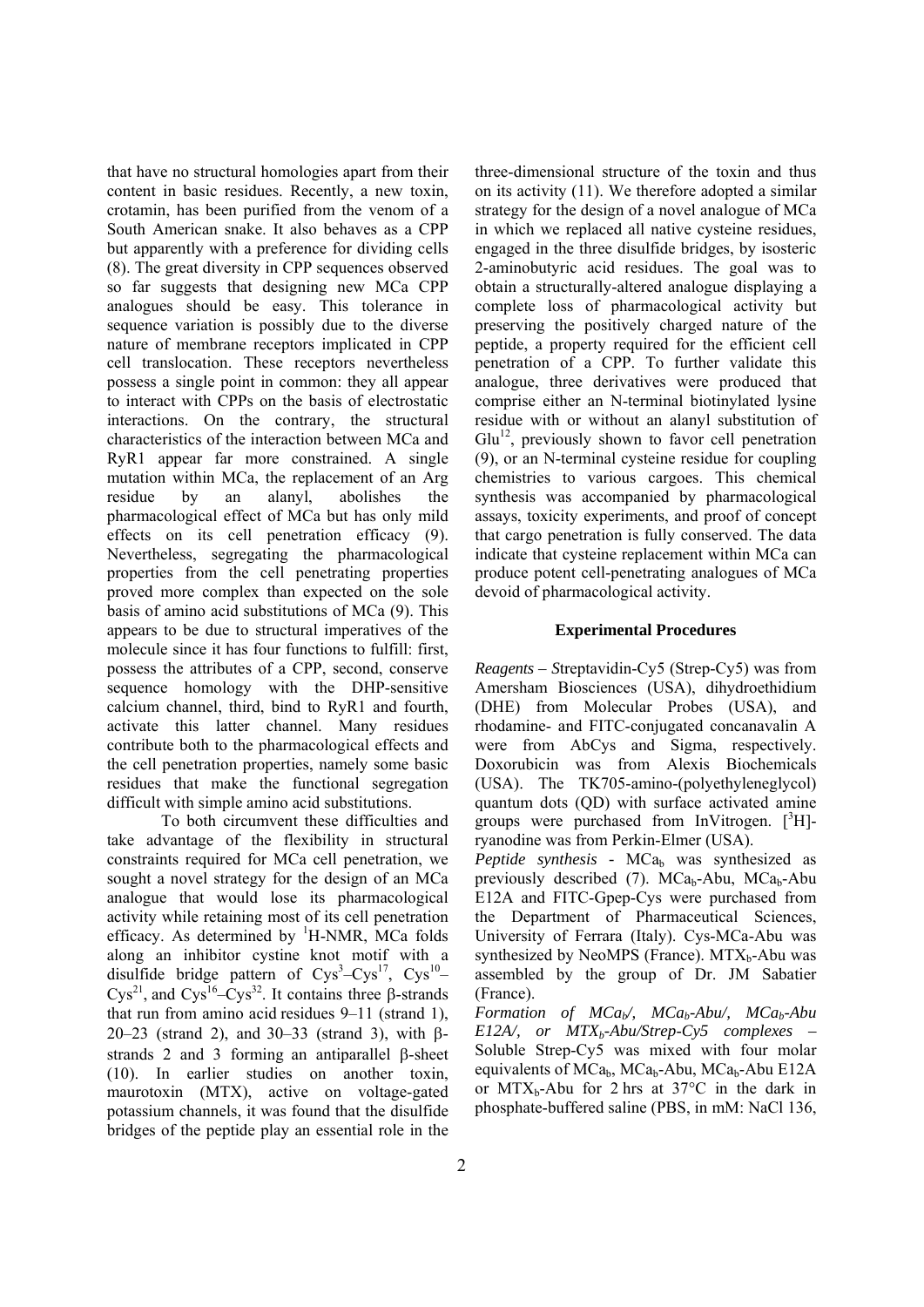$Na<sub>2</sub>HPO<sub>4</sub>$  4.3,  $KH<sub>2</sub>PO<sub>4</sub>$  1.47, KCl 2.6, CaCl<sub>2</sub> 1,  $MgCl<sub>2</sub> 0.5, pH 7.2$ .

*Conjugation of Cys-MCa-Abu to various cargoes* – Cys-MCa-Abu was conjugated to a FITC-Gpep-Cys molecule (sequence derived from  $G\beta_1$ : FITCbeta-AGITSVAFSRSGRLLLAGYDDFN-Abu-

NIWDAMKGDRAC-OH) according to the method used by Davidson *et al.* (12). Briefly, an equimolar mixture of Cys-MCa-Abu and FITC-Gpep-Cys was heated to 65°C for 15 min and then incubated at 37°C for 1 hr. The complex was purified by fast protein liquid chromatography.

Cys-MCa-Abu was also conjugated to doxorubicin. Briefly, doxorubicin.HCl (1 mg/ml) was suspended in PBS pH 8.0 and conjugated to Cys-MCa-Abu using succinimidyl-4-(Nmaleimidomethyl) cyclohexane-1-carboxylate (Pierce) according to the protocol of Liang et al. (13). Successful coupling was followed by a 16.5% SDS-PAGE and UV detection of the resulting conjugated doxorubicin-linker-Cys-MCa-Abu peptide.

QD were also conjugated to Cys-MCa-Abu. The amino groups of the OD ( $\approx$  100 to 120 functions per particle) were first converted into a maleimide coating as described (14), thereby yielding  $QD<sub>M</sub>$ . Briefly, QD (1 nmol) were incubated for 4 hrs in the dark at room temperature in PBS in the presence of 4-maleimidobutyric acid *N*hydrosuccinimide ester (1.8 µmol, in anhydrous dimethylsulfoxide (DMSO)), then purified using NAP-5 columns (Amersham Biosciences). 20 µL of tris-(2-carboxyethyl)phosphine hydrochloride solution 0.5 M was added to 100 nmol of the Cys-MCa-Abu in 80  $\mu$ L of water for 30 min, and then incubated overnight at room temperature with  $OD<sub>M</sub>$  in the presence of 1 mM EDTA pH 7.4. Non-reacted maleimide groups were quenched for 20 min by adding 2-mercapthoethanol in excess (500 nmol). The  $QD<sub>M</sub>$ -Cys-MCa-Abu conjugates were purified using NAP-5 columns (Amersham Biosciences). Surface modifications of QD were detected by 1% agarose gel electrophoresis in a TAE buffer pH 8, and imaged by fluorescence using a 633 nm excitation wavelength and collecting emitted light above 700 nm. The hydrodynamic diameter of the  $QD<sub>M</sub>$ -Cys-MCa-Abu nanoparticles measured using a Zetasizer Nano (Malvern Instruments) were 25 nm in PBS (20.5 nm for non-modified QD). The  $QD<sub>M</sub>$ -Cys-MCa-Abu concentration was calculated using 532

nm absorbance measurements (QD molar extinction coefficient  $\epsilon = 2.1 \times 10^6$  M<sup>-1</sup> cm<sup>-1</sup> at 532 nm).

*Cell culture –* Wild-type Chinese Hamster Ovary (CHO-K1) cells (from ATCC) were maintained at  $37^{\circ}$ C in  $5\%$  CO<sub>2</sub> in F-12K nutrient medium (Invitrogen) supplemented with  $10\%$  (v/v) heatinactivated fetal bovine serum (InVitrogen) and 10,000 units/ml streptomycin and penicillin (Invitrogen). MDA-MB-231 cells from ATCC were grown in Leibovitz L15 medium supplemented with  $10\%$  (v/v) heat-inactivated fetal bovine serum and 10,000 units/ml streptomycin and penicillin. Media used for the culture of cerebellar granule neurons was based on Dulbecco's modified Eagle's medium (DMEM, Invitrogen) containing 10 unit/ml penicillin, 10 µg/ml streptomycin, 2 mM L-glutamine, and 10 mM HEPES, 25 mM KCl and 10% fetal bovine serum. Primary cultures were prepared from 6-dayold S/IOPS NMRI mice (Charles River Laboratories), as described previously (15).

*Preparation of heavy SR vesicles -* Heavy SR vesicles were prepared following the method of Kim *et al.* (16). Protein concentration was measured by the Biuret method.

*Isolation and preparation of flexor digitorum brevis muscle fibers –* Experiments were performed on single skeletal fibers isolated from the *flexor digitorum brevis* (FDB) muscles from 4 to 8-week old OF1 mice (Charles River Laboratories, France) in accordance with the guidelines of the French Ministry of Agriculture (87/848) and of the European Community (86/609/EEC). Procedures for enzymatic isolation of single fibers and partial insulation of the fibers with silicone grease were as previously described (17,18). In brief, mice were killed by cervical dislocation after halothane (Sigma-Aldrich, France) inhalation before removal of the muscles. Muscles were treated with 2 mg/ml collagenase type I (Sigma-Aldrich) in Tyrode solution for 60 min at 37°C. Single fibers were then isolated by triturating the muscles in the experimental chamber. The major part of a single fiber was electrically insulated with silicone grease (Rhodia Siliconi Italia, Treviolo, Italia) so that whole-cell voltage-clamp could be achieved on a short portion of the fiber extremity. All experiments were performed at room temperature (20-22°C).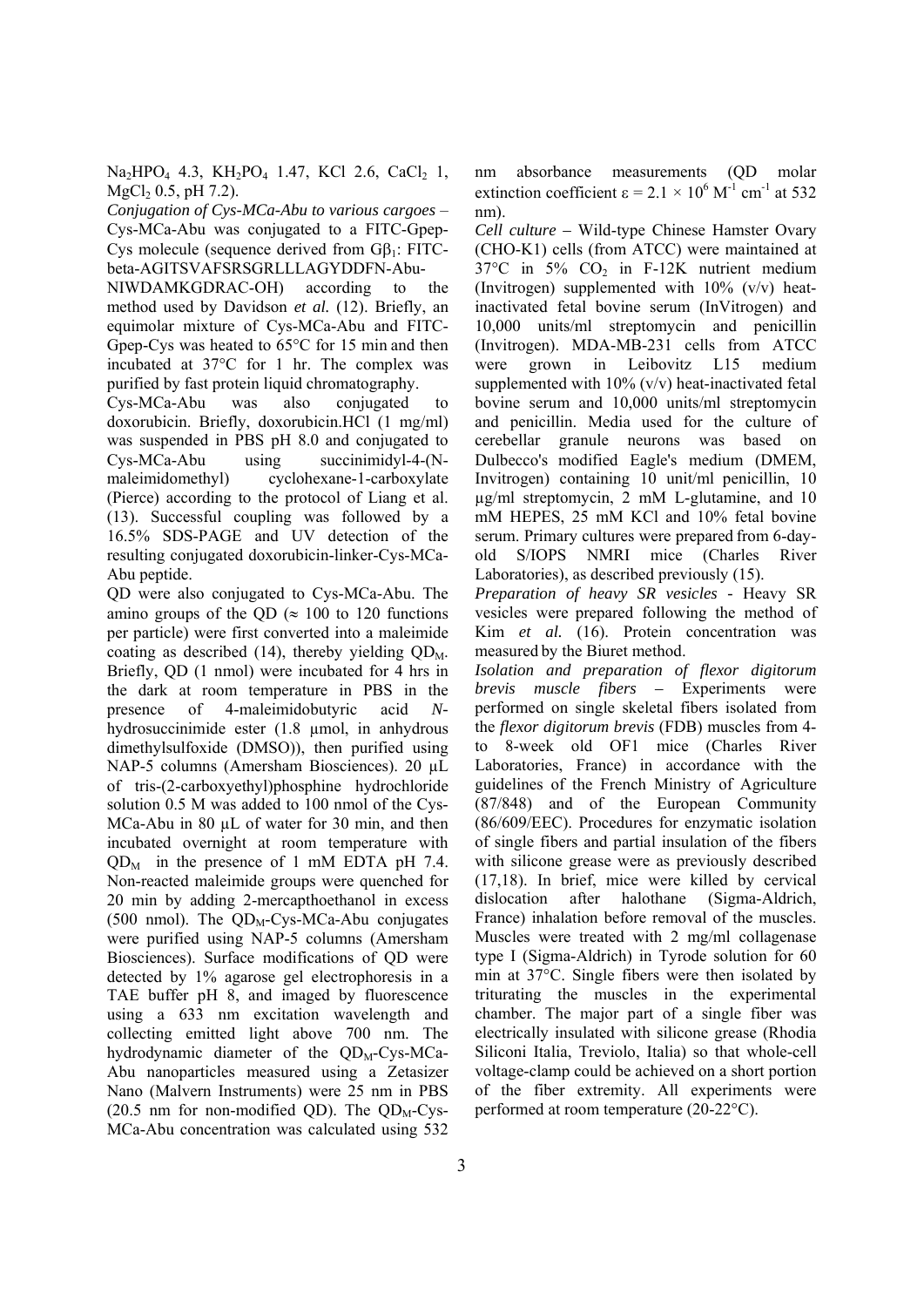Structural analyses of MCa<sub>b</sub>, MCa<sub>b</sub>-Abu, MCa<sub>b</sub>-*Abu E12A by circular dichroism –* Circular dichroism (CD) spectra were recorded on a Jasco 810 dichrograph using 1 mm-thick quartz cells. Spectra were recorded between 180 and 260 nm at 0.2 nm/min and were averaged from three independent acquisitions. The spectra were corrected for water signal and smoothed by using a third-order least squares polynomial fit.

*[ 3 H]-ryanodine binding assay –* Heavy SR vesicles (1 mg/ml) were incubated at 37°C for 3 hrs in an assay buffer composed of 5 nM  $[^{3}H]$ -ryanodine, 150 mM NaCl, 2 mM EGTA, 2 mM CaCl<sub>2</sub> ( $pCa=5$ ), and 20 mM HEPES,  $pH$  7.4. 1  $\mu$ M MCa<sub>b</sub>, MCa<sub>b</sub>-Abu or MCa<sub>b</sub>-Abu E12A was added to the assay buffer just prior to the addition of heavy SR vesicles.  $[{}^{3}H]$ -ryanodine bound to heavy SR vesicles was measured by filtration through Whatmann GF/B glass filters followed by three washes with 5 ml of ice-cold washing buffer composed of 150 mM NaCl, 20 mM HEPES, pH 7.4. Filters were then soaked overnight in 10 ml scintillation cocktail (Cybscint, ICN) and bound radioactivity determined by scintillation spectrometry. Non-specific binding was measured in the presence of 20 µM cold ryanodine. Each experiment was performed in triplicate and repeated three times. All data are presented as mean  $\pm$  S.D.

*Fluorescent measurements under voltage-clamp conditions –* An RK400 patch-clamp amplifier (BioLogic, France) was used in whole-cell configuration as previously described (18). Voltage-clamp was performed with a microelectrode filled with the intracellular-like solution (in mM:  $120$  K glutamate, 5 Na<sub>2</sub>-ATP, 5  $Na<sub>2</sub>-phosphocreatine, 5.5 MgCl<sub>2</sub>, 5 D-glucose, 5$ HEPES adjusted to pH 7.2 with KOH). Indo-1 (Molecular Probes, USA) was present in this solution at 0.2 mM for fluorescence measurements under voltage-clamp conditions. The extracellular solution contained (in mM): 140 TEAmethanesulphonate,  $2.5 \text{ CaCl}_2$ ,  $2 \text{ MgCl}_2$ ,  $0.002$ tetrodotoxin, 10 HEPES, pH 7.2. The tip of the microelectrode was inserted through the silicon, within the insulated part of the fiber. Membrane depolarizations were applied every 30 s from a holding command potential of -80 mV. For the present set of measurements, the cytoplasm was dialyzed with the microelectrode solution which contained the calcium dye Indo-1 and a given

peptide to be tested (200  $\mu$ M for MCa<sub>b</sub>-Abu and  $MCa_b$ -Abu E12A, and 100 µM for  $MCa_b$ ). In order to facilitate intracellular dialysis, the electrode tip was broken within the silicon-insulated portion of the fiber by pushing it back and forth a few times towards the bottom of the chamber. Under these conditions, intracellular equilibration of the solution was awaited for 30 min. Equilibration was followed from the time course of increase of indo-1 fluorescence in the tested portion of the fiber. Indo-1 fluorescence was measured on an inverted Nikon Diaphot epifluorescence microscope equipped with a commercial optical system allowing the simultaneous detection of fluorescence at 405 nm  $(F_{405})$  and 485 nm  $(F_{485})$  by two photomultipliers (IonOptix, Milton, MA) upon 360 nm excitation. Background fluorescence at both emission wavelengths was measured next to each fiber tested and was then subtracted from all measurements. In an earlier study, we showed that 10-100 µM levels of MCa were necessary to affect voltage-activated  $Ca^{2+}$  release in intact mammalian skeletal muscle fibers (3). For this reason, and despite the cell penetration properties of MCa and of its derivatives, it is easier and less costly to apply these compounds intracellularly through the voltage-clamp electrode rather than in the extracellular medium.

*Calibration of the Indo-1 response and*  $[Ca^{2+}]_{intra}$ *calculation –* The standard ratio method was used with the parameters:  $R = F_{405} / F_{485}$ , with  $R_{min}$ ,  $R_{\text{max}}$ ,  $K_D$  and  $\beta$  having their usual definitions. Results were either expressed in terms of Indo-1 percent saturation or in actual free calcium concentration (18,19). *In vivo* values for  $R_{\text{min}}$ ,  $R_{\text{max}}$ and  $\beta$  were measured using procedures previously described (17). No correction was made for Indo-1  $Ca<sup>2+</sup>$  binding and dissociation kinetics.

*MTT assay -* Primary cultures of cerebellar granule neurons were seeded into 96 well micro plates at a density of approximately  $8 \times 10^4$  cells/well. After 4 days of culture, the cells were incubated for 24 hrs at  $37^{\circ}$ C with 10 µM MCa<sub>b</sub>, MCa<sub>b</sub>-Abu, Cys-MCa-Abu or  $MCa_b E12A-Abu$ . Control wells containing cell culture medium alone or with cells, both without peptide addition, were included in each experiment. The cells were then incubated with 3- (4, 5-dimethylthiazol-2-yl)-2, 5-diphenyltetrazolium bromide (MTT) for 30 min. Conversion of MTT into purple colored MTT formazan by the living cells indicates the degree of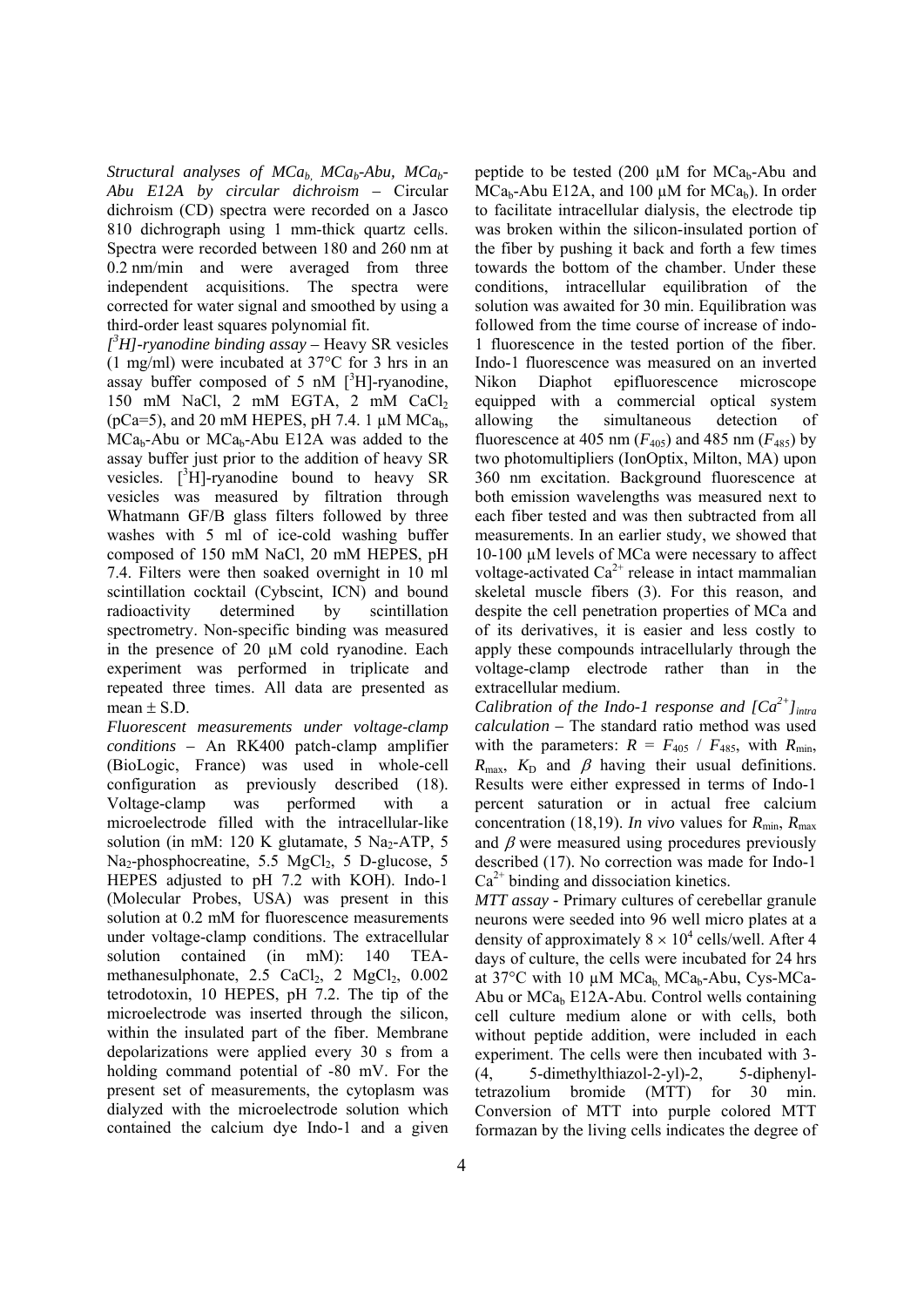cell viability. The crystals were dissolved in DMSO and the optical density was measured at 540 nm using a microplate reader (Biotek ELx-800, Mandel Scientific Inc.) for quantification of cell viability. All assays were run in triplicate.

*Flow cytometry* – MCa<sub>b</sub>/, MCa<sub>b</sub>-Abu/, MCa<sub>b</sub>-Abu E12A or  $MTX_b$ -Abu/Strep-Cy5 complexes were incubated for 2 hrs with CHO cells to allow cell penetration. Control condition was represented by an incubation of cells with Strep-Cy5 alone. The cells were then washed twice with PBS to remove the excess extracellular complexes. Next, the cells were treated with 1 mg/ml trypsin (Invitrogen) for 10 min at 37°C to remove remaining membraneassociated extracellular cell surface-bound complexes. Cell suspension was centrifuged at 500 g and resuspended in PBS. Flow cytometry analyses were performed with live cells using a Becton Dickinson FACSCalibur flow cytometer (BD Biosciences). Data were obtained and analyzed using CellQuest software (BD Biosciences). Live cells were gated by forward/side scattering from a total of 10,000 events. Mean fluorescence values were determined from Gaussian fits of the resulting histograms and plotted as a function of complex concentration. Mean values of intracellular fluorescence for Strep-Cy5 alone incubation (less than 1% of the fluorescence observed for the lowest concentration of any of the various MCa / Strep-Cy5 complexes) were also subtracted.

*Analysis of the subcellular localization of various MCa / or MTX/ cargo complexes by confocal microscopy –* For Strep-Cy5 complexes, 4 µM of  $MCa_h$ ,  $MCa_h$ -Abu,  $MCa_h$ -Abu E12A or  $MTX_h$ -Abu were coupled to 1  $\mu$ M Strep-Cy5 as described above. CHO cells were incubated with the resulting complexes for 2 hrs, and then washed with DMEM alone. Immediately after washing, the nucleus was stained with 1 μg/ml DHE for 20 min, and then washed again with DMEM. After this step, the plasma membrane was stained with 5 μg/ml of FITC-conjugated concanavalin A for 3 min. Cells were washed once more, but with PBS. For the FITC-Gpep-Cys-Cys-MCa-Abu complex, 1 µM of the conjugate was incubated with CHO cells for 2 hrs, the plasma membrane stained with 5 μg/ml of rhodamine-conjugated concanavalin A. For the  $QD<sub>M</sub>$ -Cys-MCa-Abu complex, 50 nM of the complex was incubated with CHO cells for 2 hrs, and the nuclei stained with 1 µg/ml DHE for

20 min. For the doxorubicin-linker-Cys-MCa-Abu complex, 3 µM of the conjugate was incubated with MDA-MB-231 for 2 hrs, followed by staining of the plasma membrane with 5 μg/ml of FITCconjugated concanavalin A for 3 min. In all experiments, live cells were immediately analyzed by confocal laser scanning microscopy using a Leica TCS-SP2. Alexafluor-488 (excitation at 488 nm), rhodamine and doxorubicin (excitation at 543 nm), or Cy5 and  $QD<sub>M</sub>$  (excitation at 642 nm) were sequentially excited and emission fluorescence collected in z-confocal planes of 10-15 nm steps. Images were merged in Adobe Photoshop 7.0.

#### R**ESULTS**

*Synthesis of disulphide-less analogs of MCa -* Fig. 1A illustrates the three-dimensional solution structure of MCa with three disulphide bridges. The aim of this study was to design a MCa analog for which convenient chemical coupling could be performed by using an N-terminal additional cysteine residue. As shown, MCa already contains six cysteine residues that contribute to the folding of the peptide to form an inhibitor cysteine knot motif. Adding an additional cysteine residue at the N-terminus may significantly change the normal folding of the peptide and the classical disulfide bridge arrangement  $(C_1-C_4, C_2-C_5,$  and  $C_3-C_6$ ) in an unpredicted manner. In turn, this could significantly affect the pharmacological activity and cell-penetration properties of the resulting molecule(s). To facilitate chemical coupling strategies of MCa to cargo molecules, we investigated the requirement of disulfide bridges on MCa's pharmacology and cell penetration properties. Several analogs were synthesized, each with an N-terminal biotinylated lysine for easy coupling to fluorescent streptavidin molecules (our reporter cargo for this study):  $MCa_b$ , intact with the native disulfide bridges,  $MCa_b$ –Abu in which we replaced all internal cysteine residues by isosteric 2-aminobutyric acid (Abu, Fig. 1B), and  $MCa_b$ -Abu E12A, an analog of  $MCa_b$ -Abu in which Glu<sup>12</sup> was replaced by alanyl, a substitution known to improve cell penetration efficacy of  $MCa<sub>b</sub>$  (9) (Fig. 1C). We would expect that removing the disulfide bridges of MCa might affect its pharmacology more than its cell penetration properties for two reasons. First, disulfide bridge patterns are known to contribute to the pharmacological activity of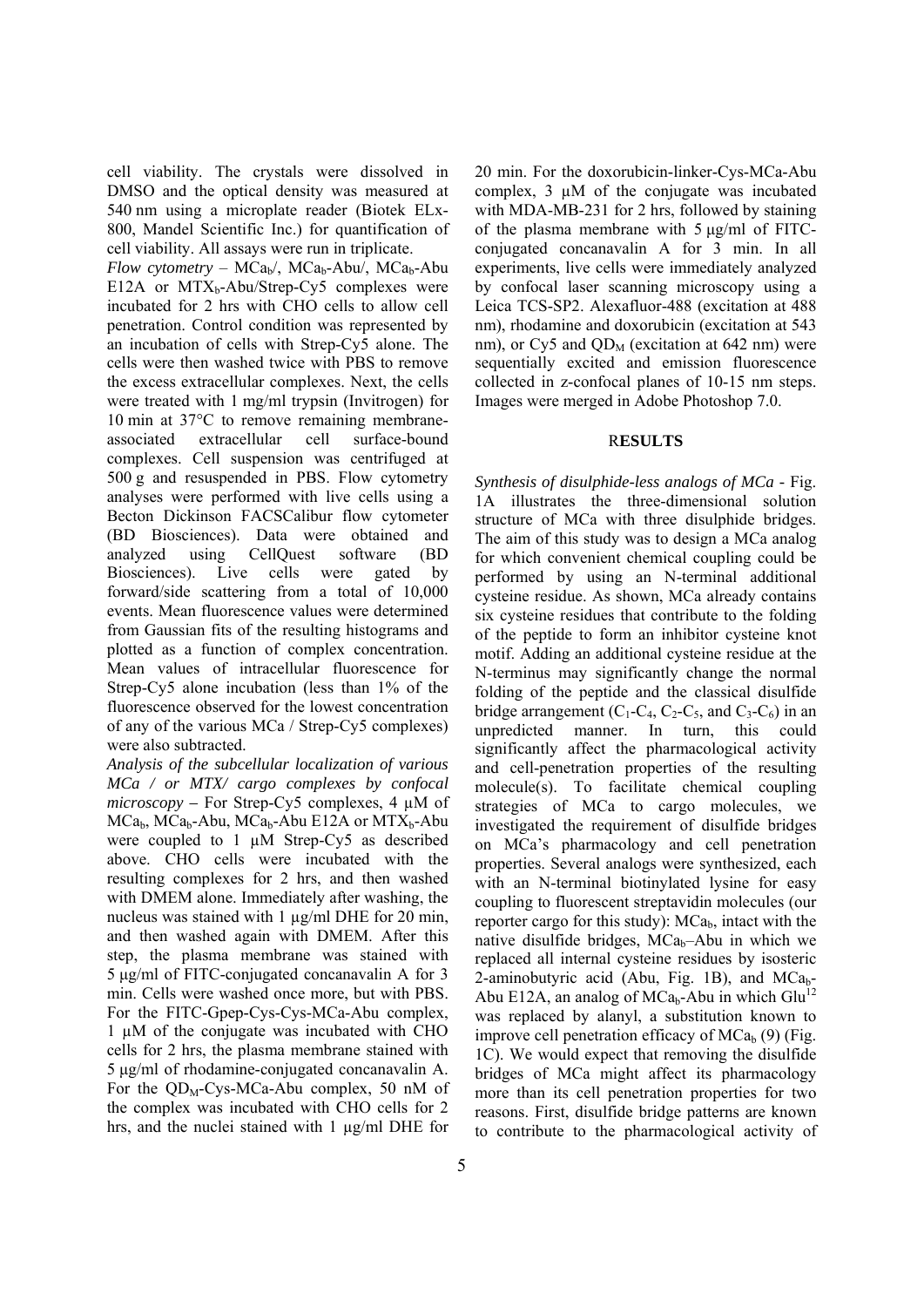toxins (20,21). Second, the structural requirements for the pharmacological activity of MCa were shown to be more stringent than those required for cell penetration as probed by alanine scanning of MCa  $(9)$ . Finally, we synthesized MTX<sub>b</sub>-Abu, a biotinylated version of MTX that has no cell penetrating properties on its own and that acts on voltage-dependent potassium channels (Fig. 1D). This peptide, in which we also replaced six internal cysteine residues by Abu derivatives, as for the  $MCa<sub>b</sub>-Abu$  peptide, was used as a negative control in cell penetration experiments.

*Removing disulfide bridges in MCa disrupts the secondary structure of the peptide* – Circular dichroism analyses were performed for MCa<sub>b</sub>,  $MCa_b-Abu$ , and  $MCa_b-Abu$  E12A (Fig. 2). As shown, the spectra for  $MCa_b$ -Abu and  $MCa_b$ -Abu E12A differed significantly from  $MCa<sub>b</sub>$  indicating the alteration of secondary structures of the peptides. These observations are coherent with a role of disulfide brides in the acquisition/stabilization of secondary structures of toxins (11). These data clearly indicate that blocking disulfide bridge formation in MCa is a successful strategy to alter the structure of MCa.

*Cysteine replacement by Abu derivatives produces pharmacologically-inert MCa analogues* – MCa is known to bind to RyR1 from skeletal muscles (2). Upon binding, it modifies the conformation of this intracellular calcium channel in such a way that it favours binding of  $[{}^{3}H]$ -ryanodine to its receptor, probably by converting low affinity binding sites to high affinity one. The effect of 1  $\mu$ M MCa<sub>b</sub> on [<sup>3</sup>H]-ryanodine binding to sarcoplasmic reticulum (SR) containing RyR1 was confirmed in this study (Fig. 3). An average stimulation in binding of 59.7-fold was measured  $(n=3)$ . The value of this stimulation depends upon the basal level of binding and can occasionally be lower, down to 7 fold (not shown). Importantly, the two analogs in which the cysteine residues were replaced by Abu derivatives,  $MCa_b$ -Abu and  $MCa_b$ -Abu E12A, had no significant effect on  $[3H]$ -ryanodine binding indicating that the structural impact of these substitutions fully blocked the effect of MCa on RyR1. Slight reductions in  $[^{3}H]$ -ryanodine binding were observed although these effects were not significant. Higher concentrations of these two analogs were also without effect (not shown). The E12A substituted analogue thus proved no better than  $MCa_b$ -Abu in spite of the fact that a similar

mutation in the folded MCa has higher affinity for RyR1 (9).

We also investigated the effect of these analogs on  $Ca<sup>2+</sup>$  homeostasis in muscles fibers. The effects of the three peptides  $MCa_h$ ,  $MCa_h$ -Abu and  $MCa_b-Abu$  E12A were tested on the free  $Ca^{2+}$ transients elicited by voltage-clamp depolarizations in single skeletal muscle fibers from mouse. Fig. 4A shows representative Indo-1 saturation traces obtained in response to pulses from  $-80$  mV to  $+10$  mV of 5, 10, 20 and 50 ms duration in (from top to bottom) a control fiber, a fiber dialyzed with 100  $\mu$ M MCa<sub>b</sub>, a fiber dialyzed with 200  $\mu$ M MCa<sub>b</sub>-Abu or a fiber dialyzed with  $200 \text{ u}$ M MCa<sub>b</sub>-Abu E12A, respectively. These high concentrations of peptides were chosen to ensure that effective intracellular levels could be reached after equilibration (see Methods). As previously described  $(3)$ , MCa<sub>b</sub> produced a remarkable change in the time course of the  $Ca^{2+}$ transients: it prevented membrane repolarizationinduced complete turn off of SR  $\bar{Ca}^{2+}$  release, resulting in a prolonged elevation of the cytoplasmic  $[Ca^{2+}]$  after the end of the pulses. This was obviously not the case in the two fibers treated respectively with  $MCa_b-Abu$  and  $MCa_b-Abu$ E12A, for which the  $Ca^{2+}$  transients yielded properties very similar to the ones of the control fiber. Corresponding mean values for the peak  $Δ[Ca<sup>2+</sup>]$  during the pulse, and the final  $Δ[Ca<sup>2+</sup>]$  at the time of the end of the record, are presented in Fig. 4B, C. For instance,  $MCa<sub>b</sub>$  produced a mean final  $\Delta [Ca^{2+}]$  value of 0.164  $\pm$  0.032 (n=4) following a pulse of 20 ms, whereas  $MCa_b-Abu$ and  $MCa_b-Abu$  E12A produced only values of  $0.019 \pm 0.009$  (n=9) and  $0.016 \pm 0.008$  (n=11), respectively, compared to  $0.017 \pm 0.007$  (n=10) for the control condition. There was thus no significant difference in the values for the peak  $\Delta [Ca^{2+}]$ , and the final  $\Delta [Ca^{2+}]$  between control fibers and fibers treated with either  $MCa_b$ -Abu or MCa<sub>b</sub>-Abu E12A clearly demonstrating a complete loss of MCa-induced activity on SR  $Ca<sup>2+</sup>$  release for these two compounds. The effect of MCa likely results from competition with a physiological interaction between the DHP receptors and RyR1 (3) explaining why such high concentrations are required. We conclude that replacement of the cysteine in MCa by Abu derivatives produces nonfolded and pharmacologically-inert analogs.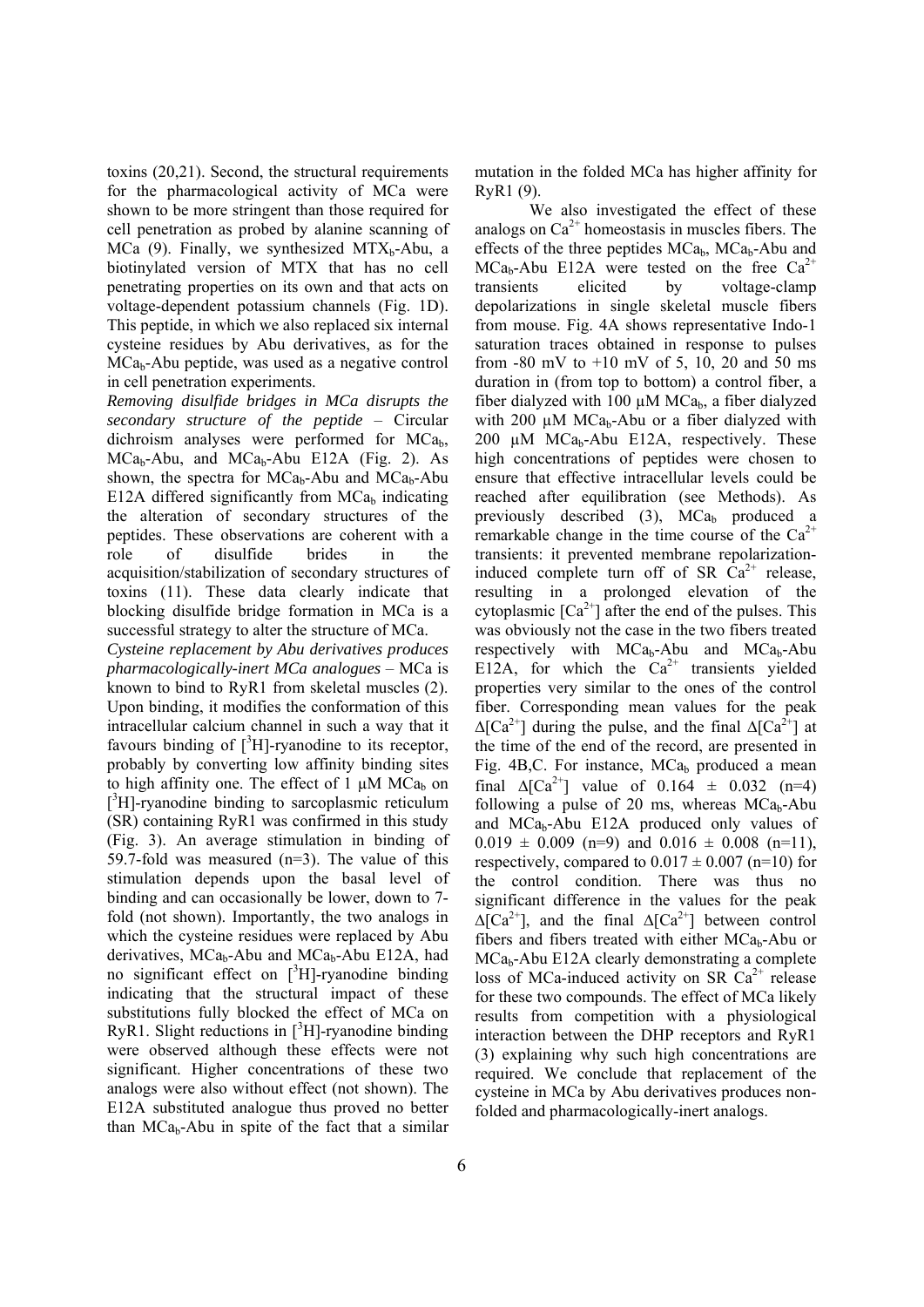*Conserved cell penetration properties of disulfideless MCa analogues* – Biotinylated MCa, MCa<sub>b</sub>, favours the efficient penetration of fluorescentlylabelled streptavidine (Strep) (7,9,22), through macropinocytosis (23). The cell penetration of MCab/Strep complexes involves one or multiple steps of attachment to the membrane through binding to cell surface glycosaminoglycans and negatively charged lipids. The complex can be found predominantly in endosomes, leading to a punctate cytoplasmic distribution, a pattern that is supposedly linked to the nature of the cargo rather than the vector itself. Here, we investigated whether the disulfide-less analogues of  $MCa<sub>b</sub>$  were capable of carrying Strep-Cy5 into CHO cells (Fig. 5A). As shown, 1 µM of Strep-Cy5 alone is unable to enter CHO cells. This was true for 100% of the cells examined by confocal microscopy (n=200). However, when coupled to either  $MCa_h$ ,  $MCa_b$ -Abu or  $MCa_b$ -Abu E12A in a 4 to 1 ratio and incubated for 2 hrs with living CHO cells, the resulting complexes gave punctate staining. Here again, 100% of the cells were positively stained by Strep-Cy5 (n=200 for each condition). This punctate staining is an indication of endosomal distribution further confirming that it may be linked to the nature of the cargo rather than the vector, since similar distributions are observed for the MCa analogs despite the structural changes in the vector. In contrast, no cell penetration of Strep-Cy5 was observed in CHO cells using a biotinylated analogue of MTX, MTX<sub>b</sub>-Abu, a voltage-gated  $K^+$  channel blocker (Fig. 5B;  $0\%$  of n=200 cells examined by confocal microscopy). This indicates that  $MCa_b$ -Abu is unlikely to penetrate non-specifically into cells owing to its amphipatic nature.

 In order to obtain half-maximal Penetration Concentration values  $(PC_{50})$  and the extent of total penetration of the complex, quantification of cell penetration by fluorescence activated cell sorting (FACS) was performed. Quantification is a way to distinguish the cell penetration efficacies of various MCa analogs (9) or of various cell lines (23). As shown in Fig. 6, after 2 hrs incubation, both  $MCa_b$ -Abu and  $MCa_b$ -Abu E12A analogs were less effective than  $MCa<sub>b</sub>$ since the total Strep-Cy5 fluorescence entering CHO cells at maximally effective concentration of the peptides (10  $\mu$ M) was reduced on average by  $28\%$  and 59% for MCa<sub>b</sub>-Abu E12A and MCa<sub>b</sub>-

Abu, respectively (Fig. 6). It is of interest that the E12A mutant was more effective than the analog without mutation. A similar observation was made with the folded version of this mutation (9). This effect is most likely due to an increase in the basic content of the molecule. With regard to  $PC_{50}$ values, only slight reductions in the efficacies of the analogs were observed. In these experiments, we measured PC<sub>50</sub> values of 669  $\pm$  27 nM for  $MCa<sub>b</sub>/Step-Cy5$  (n=3), 910  $\pm$  51 nM for MCa<sub>b</sub>-Abu/Strep-Cy5 (n=3) and  $1042 \pm 89$  nM for MCa<sub>b</sub>-Abu E12A/Strep-Cy5 (n=3). Therefore, in the case of disulfide-less analogs, maximal cell penetration of Strep-Cy5 could be obtained by only using slightly increased peptide concentrations.

*Adding an N-terminal cysteine residue to a disulfide-less MCa analog produces a chemicallycompetent peptide for the cell penetration of various cargoes* – Although the use of Strep brings proof of concept, it remains a useless cargo for many biological applications, especially if it concentrates into endosomes. We therefore produced a novel disulfide-less analogue of MCa in which we simply replaced the N-terminal biotinylated lysine by a cysteine residue in order to make various chemical coupling strategies possible (Cys-MCa-Abu whose sequence is shown in Fig. 7A). Next, this peptide was coupled to various cargoes using several chemistries and investigated for its ability to enter cells (Fig. 7B-D). Cys-MCa-Abu was first coupled to a FITC fluorescent peptide containing a C-terminal cysteine residue. The coupling consisted in favoring the formation of a disulfide bridge among the two peptides. At 1 µM, this complex entered CHO cells (100% of the cells by confocal microscopy, n=200) whereas incubation of CHO cells with 1 µM FITC-labeled peptide alone resulted in no cell penetration (Fig. 7B; 0% of n=200 cells observed). The FITCpeptide complex stained diffusely the cells indicating that it reached both the cytoplasm and the nucleus either through direct plasma membrane translocation or through endosomal escape. Since the Strep and FITC complexes distribute differently in the cell, it appears that the cargo rather than the vector determines the cell distribution. Cys-MCa-Abu was also coupled to doxorubicin, an anti-tumor drug, which penetrates into MDA-MB-231 cells by itself, and concentrates in nuclei where it acts on DNA replication. The chemical coupling was performed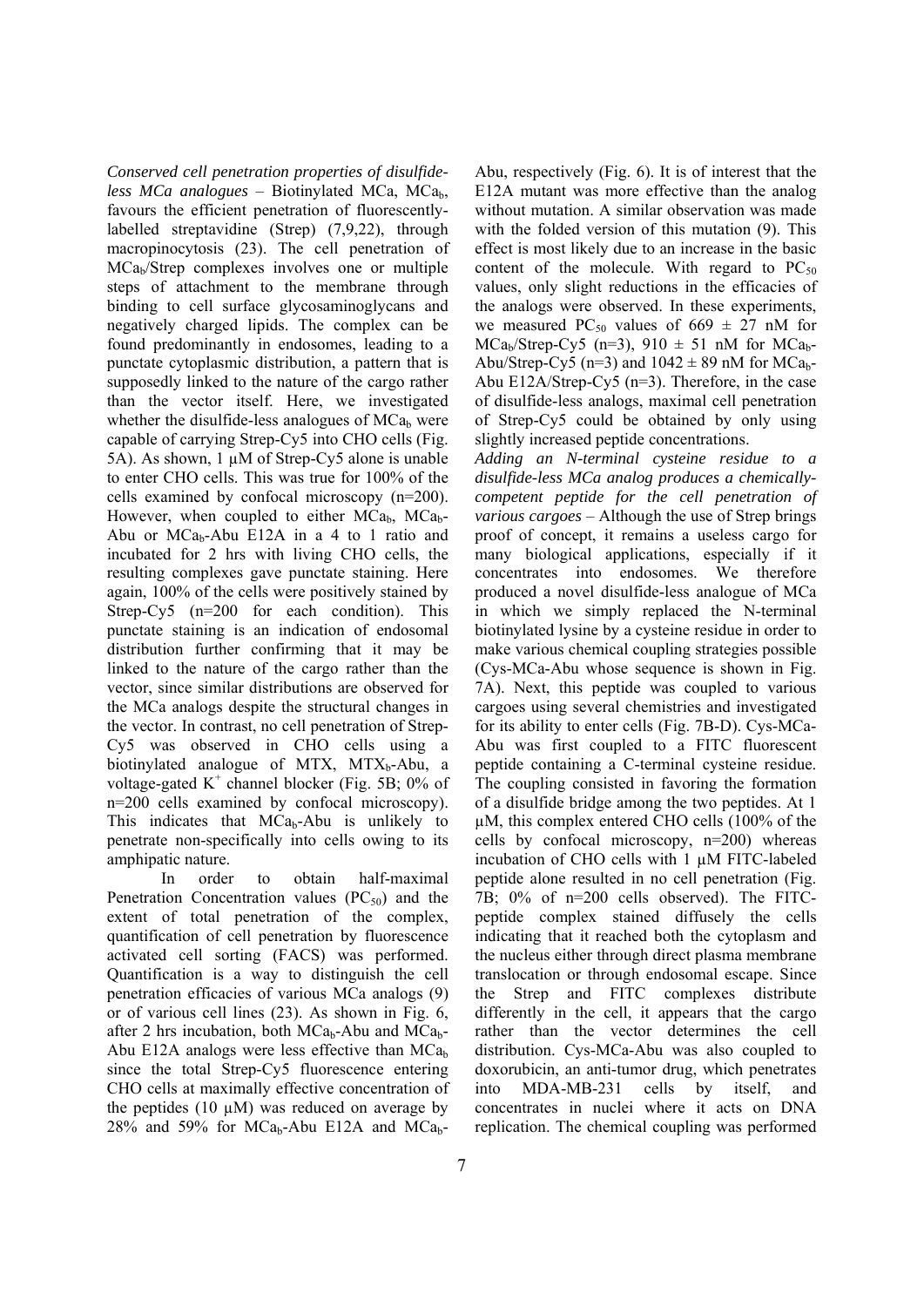using a cross-linker, allowing a directional coupling with the unique amino group of doxorubicin and the SH function of the cysteine residue of Cys-MCa-Abu. As shown, incubation of MDA-MB-231 cells with either 3 uM doxorubicin or doxorubicin-linker-Cys-MCa-Abu resulted in significantly different cell distributions (Fig. 7C). Covalent linkage of doxorubicin with Cys-MCa-Abu produced a marked cytoplasmic localization, also diffuse, in marked contrast to the predominantly nuclear distribution of doxorubicin. In 96% of the cells examined (n=200), the coupling to Cys-MCa-Abu resulted in a cytoplasmic distribution of doxorubicin. Finally, near-infrared emitting quantum dots from Invitrogen, with amine surfaces, were linked to Cys-MCa-Abu using maleimide chemistry. Maleimide was added to  $QD$  yielding  $QD<sub>M</sub>$ , that could further be linked to the SH function of the Cys residue of Cys-MCa-Abu. Incubation of 50 nM of QD<sub>M</sub>-Cys-MCa-Abu with CHO cells resulted in cell penetration with a diffuse distribution in both the cytoplasm and the nucleus (Fig. 7D; 100% of cells observed; n=200). No penetration was observed with  $OD<sub>M</sub>$  incubation alone  $(0\%$  of cells, n=200). The rather efficient penetration observed with such a low concentration of  $QD<sub>M</sub>$ -Cys-MCa-Abu might be explained by the high potential of Cys-MCa-Abu grafting at the surface of  $QD<sub>M</sub>$  (about 100 to 120 maleimide converted functions at the surface of a single OD).

*Cell toxicity of MCa analogues* – To be considered as good cell penetrating vectors, peptides must have limited cell toxicity. We investigated cerebellar granule cell survival after incubation with 10  $\mu$ M of free vector peptide for 24 hrs (Fig. 8). This cell system is generally used for the evaluation of neuronal survival. It is more stringent than the use of cell lines that are more resistant to toxic agents. The conditions used in this study were deliberately extreme considering the conditions required for the cell penetration of our vectors. First, incubation times in the range of an hour are largely sufficient; second, cell penetration is observed at lower concentrations than 10 µM; and third, we have evidence suggesting that intracellular concentrations of cell penetrating peptides increase markedly when cells are incubated with the vector alone rather than in complex with the cargo. Nevertheless, the

experimental conditions used here indicate that only one of the analog had a significant effect on neuronal survival ( $MCa_b$ -Abu, mean survival of  $74.3 \pm 4.9\%$ , n=6), whereas all other analogs were without significant effects despite of the conditions used here (n=6 for each condition).

#### **CONCLUDING REMARKS**

By simple substitution of the six cysteine residues of MCa, we have produced a series of analogs that are devoid of secondary structure and therefore of pharmacological activity. These analogs nevertheless possess cell-penetrating properties that are closely related to those established for native MCa. This finding indicates that the proper folding of MCa is not essential for the membrane translocation. Similarly, the spatial separation of a basic face and a hydrophobic face of MCa seems of little importance for cell penetration. It cannot be excluded however that during the translocation process itself, when the peptide interacts with negatively charged lipids, it may adopt a conformation close to that of native MCa. The observation that  $MTX_b$ -Abu, used as a negative control, does not penetrate cells indicates that MCa-Abu does not act as a detergent by means of its amphipathic nature. Slight increase in effective concentrations or reductions in total transport capacities of these analogs barely counterbalance the benefits of the loss of pharmacological effects or the ability to graft an extra-N-terminal cysteine residue to the sequence for versatile cargo coupling strategies. Our results further indicate that the Cys-MCa-Abu vector is valuable for the cell delivery of a variety of cargoes. The cytoplasmic localization of the delivered cargoes using this vector should be invaluable for many biological applications for which targeting to this compartment are an absolute requirement. For future applications, it might be recommended to assess the cell toxicity of the vector/cargo complexes of interest in the conditions of the application. The benefits of all cell penetrating peptides undoubtedly lie in the value of penetration/toxicity concentration ratio of the formed complexes, a value that needs to be determined for each application.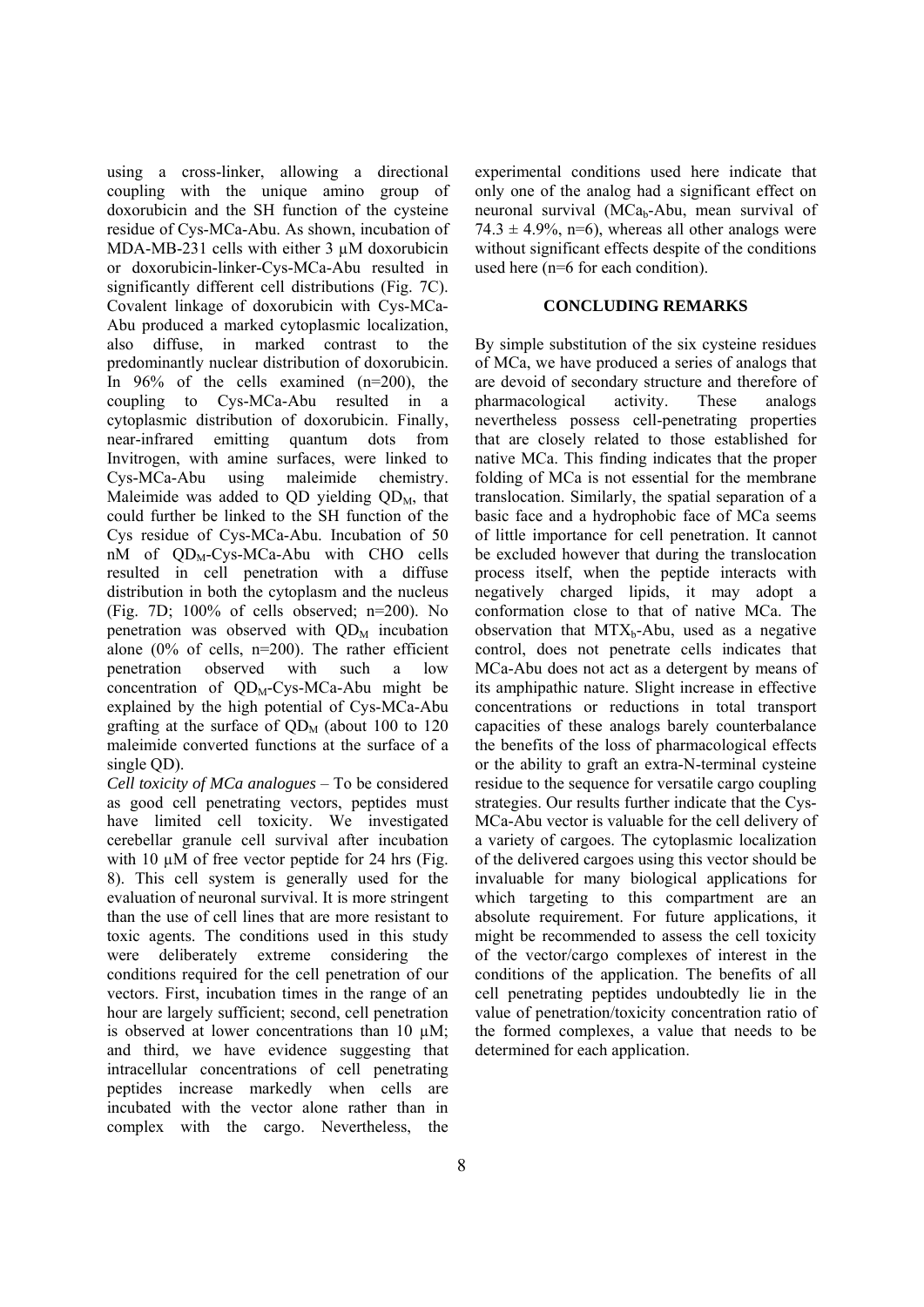#### **REFERENCES**

- 1. Altafaj, X., Cheng, W., Esteve, E., Urbani, J., Grunwald, D., Sabatier, J. M., Coronado, R., De Waard, M., and Ronjat, M. (2005) *J Biol Chem* **280**, 4013-4016
- 2. Esteve, E., Smida-Rezgui, S., Sarkozi, S., Szegedi, C., Regaya, I., Chen, L., Altafaj, X., Rochat, H., Allen, P., Pessah, I. N., Marty, I., Sabatier, J. M., Jona, I., De Waard, M., and Ronjat, M. (2003) *J Biol Chem* **278**, 37822-37831
- 3. Pouvreau, S., Csernoch, L., Allard, B., Sabatier, J. M., De Waard, M., Ronjat, M., and Jacquemond, V. (2006) *Biophys J* **91**, 2206-2215
- 4. el-Hayek, R., Lokuta, A. J., Arevalo, C., and Valdivia, H. H. (1995) *J Biol Chem* **270**, 28696- 28704
- 5. Shahbazzadeh, D., Srairi-Abid, N., Feng, W., Ram, N., Borchani, L., Ronjat, M., Akbari, A., Pessah, I. N., De Waard, M., and El Ayeb, M. (2007) *Biochem J* **404**, 89-96
- 6. Zhu, S., Darbon, H., Dyason, K., Verdonck, F., and Tytgat, J. (2003) *Faseb J* **17**, 1765-1767
- 7. Boisseau, S., Mabrouk, K., Ram, N., Garmy, N., Collin, V., Tadmouri, A., Mikati, M., Sabatier, J. M., Ronjat, M., Fantini, J., and De Waard, M. (2006) *Biochim Biophys Acta* **1758**, 308-319
- 8. Nascimento, F. D., Hayashi, M. A., Kerkis, A., Oliveira, V., Oliveira, E. B., Radis-Baptista, G., Nader, H. B., Yamane, T., Tersariol, I. L., and Kerkis, I. (2007) *J Biol Chem* **282**, 21349-21360
- 9. Mabrouk, K., Ram, N., Boisseau, S., Strappazzon, F., Rehaim, A., Sadoul, R., Darbon, H., Ronjat, M., and De Waard, M. (2007) *Biochim Biophys Acta* **1768**, 2528-2540
- 10. Mosbah, A., Kharrat, R., Fajloun, Z., Renisio, J. G., Blanc, E., Sabatier, J. M., El Ayeb, M., and Darbon, H. (2000) *Proteins* **40**, 436-442
- 11. di Luccio, E., Matavel, A., Opi, S., Regaya, I., Sandoz, G., M'Barek, S., Carlier, E., Esteve, E., Carrega, L., Fajloun, Z., Rochat, H., Loret, E., de Waard, M., and Sabatier, J. M. (2002) *Biochem J* **361**, 409-416
- 12. Davidson, T. J., Harel, S., Arboleda, V. A., Prunell, G. F., Shelanski, M. L., Greene, L. A., and Troy, C. M. (2004) *J Neurosci* **24**, 10040-10046
- 13. Liang, J. F., and Yang, V. C. (2005) *Bioorg Med Chem Lett* **15**, 5071-5075
- 14. Cai, W., Shin, D. W., Chen, K., Gheysens, O., Cao, Q., Wang, S. X., Gambhir, S. S., and Chen, X. (2006) *Nano Lett* **6**, 669-676
- 15. Gallo, V., Kingsbury, A., Balazs, R., and Jorgensen, O. S. (1987) *J Neurosci* **7**, 2203-2213
- 16. Kim, D. H., Ohnishi, S. T., and Ikemoto, N. (1983) *J Biol Chem* **258**, 9662-9668
- 17. Collet, C., Allard, B., Tourneur, Y., and Jacquemond, V. (1999) *J Physiol* **520 Pt 2**, 417-429
- 18. Jacquemond, V. (1997) *Biophys J* **73**, 920-928
- 19. Csernoch, L., Bernengo, J. C., Szentesi, P., and Jacquemond, V. (1998) *Biophys J* **75**, 957-967
- 20. Fajloun, Z., Ferrat, G., Carlier, E., Fathallah, M., Lecomte, C., Sandoz, G., di Luccio, E., Mabrouk, K., Legros, C., Darbon, H., Rochat, H., Sabatier, J. M., and De Waard, M. (2000) *J Biol Chem* **275**, 13605-13612
- 21. Fajloun, Z., Mosbah, A., Carlier, E., Mansuelle, P., Sandoz, G., Fathallah, M., di Luccio, E., Devaux, C., Rochat, H., Darbon, H., De Waard, M., and Sabatier, J. M. (2000) *J Biol Chem* **275**, 39394-39402
- 22. Esteve, E., Mabrouk, K., Dupuis, A., Smida-Rezgui, S., Altafaj, X., Grunwald, D., Platel, J. C., Andreotti, N., Marty, I., Sabatier, J. M., Ronjat, M., and De Waard, M. (2005) *J Biol Chem* **280**, 12833-12839
- 23. Ram, N., Aroui, S., Jaumain, E., Sadoul, R., Mabrouk, K., Ronjat, M., Lortat-Jacob, H., De Waard, M. (submitted)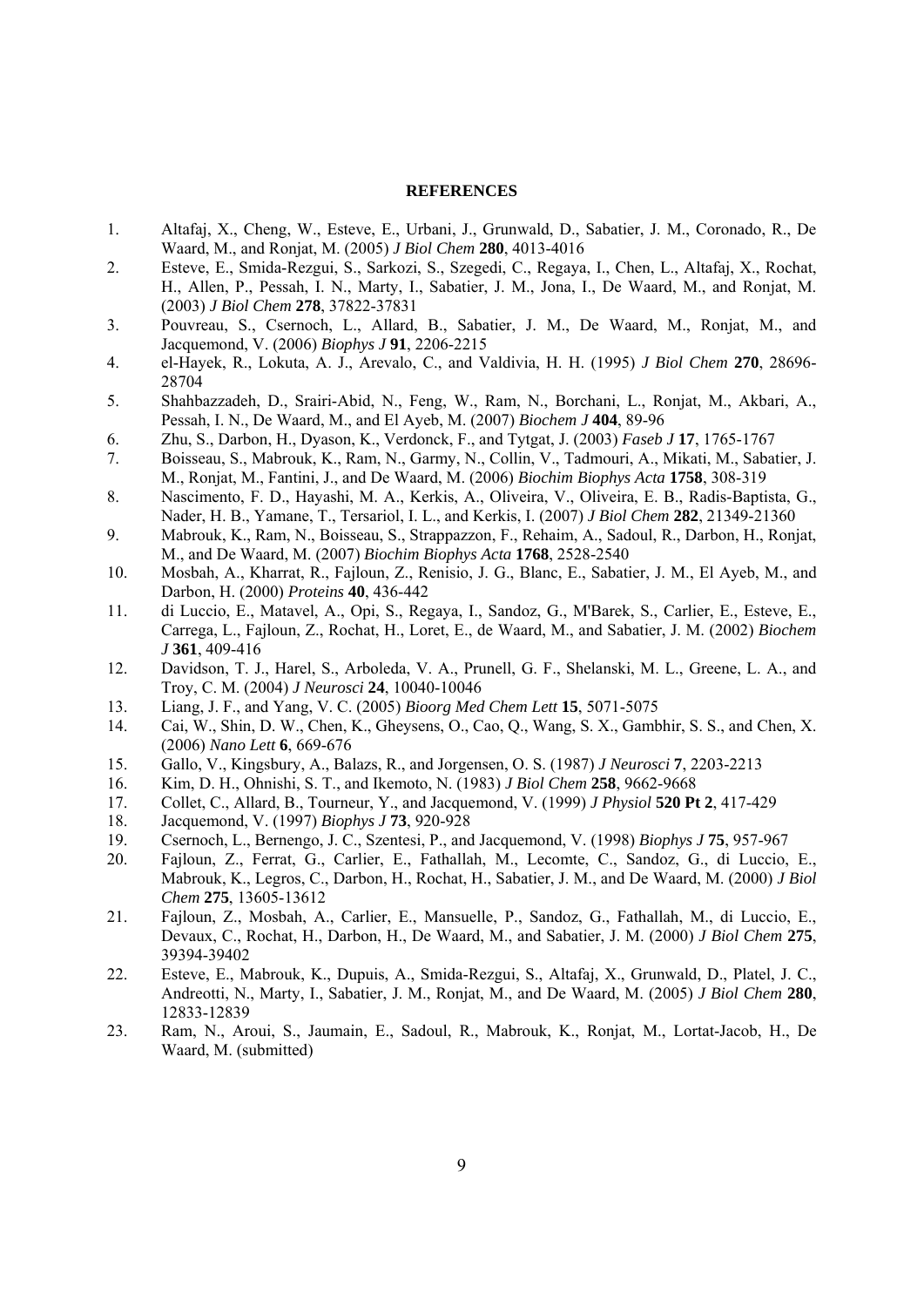#### **FOOTNOTES**

We thank the team of Pr. Rémy Sadoul for help with cerebellar granule cell cultures. We also thank Dr. Jonathan Coles for critical reading of the manuscript. We acknowledge financial support from Inserm and the Fond de Valorisation of the CEA. Narendra Ram is a fellow of the Région Rhône-Alpes and is supported by an Emergence grant to M.D.W.

\*The abbreviations used are: CD, Circular Dichroism; CHO, Chinese Hamster Ovary cells; CPP, Cell Penetrating Peptide; DHE, dihydroethidium; DHP: Dihydropyridine; DMSP, Dimethylsulfoxide; HEPES, 4-(2-hydroxyethyl)-1-piperazineethanesulfonic acid; FACS, Fluorescence Activated Cell Sorter; FDB, Flexor Digitorum Brevis; MCa, maurocalcine; PBS, Phosphate Buffer Saline; PEG, Polyethylene glycol; QD, Quantum Dot; RyR1, Ryanodine Receptor type I; SD, Standard Deviation; SR, Sarcoplasmic Reticulum; Strep-Cy5, Streptavidin-cyanine5.

#### **FIGURE LEGENDS**

Fig. 1. MCa analogues, MCa<sub>b</sub>-Abu and MCa<sub>b</sub>-Abu E12A. *A*. Ribbon representation of the 3D solution structure of MCa illustrating the positions of the three disulfide bridges  $C_1$ - $C_4$ ,  $C_2$ - $C_5$  and  $C_3$ - $C_6$ , S-S bonds are shown in blue. The positions of positively charged lysines, essential for cell penetration, are shown in red. *B*. Differences in side chain between cysteine residues and 2-aminobutyric acid (Abu) used for substitution of all cysteine residues in MCa amino acid sequence. *C*. Amino acid sequences of three different MCa analogs used in this study. A fourth analog is shown in Fig. 7*A*. *D.* Amino acid sequence of  $MTX_b-Abu$ , an analog of MTX in which all cysteine residues are replaced by Abu, and an extra biotinylated lysine residue added at the N-terminus. Note that MTX contains six basic amino acid residues in its sequence.

Fig. 2. Determination of the secondary structures of  $MCa<sub>b</sub>$ ,  $MCa<sub>b</sub>$ -Abu and  $MCa<sub>b</sub>$ -Abu E12A by circular dichroism. Each spectrum presented is the mean of three independent acquisitions taken at a concentration of 50 µM in pure water at 20°C.

Fig. 3. Effect of 1  $\mu$ M MCa<sub>b</sub>, MCa<sub>b</sub>-Abu or MCa<sub>b</sub>-Abu E12A on [<sup>3</sup>H]-ryanodine binding onto heavy SR vesicles. Specific <sup>[3</sup>H]-ryanodine binding was measured as described under *Materials and Methods*. Control binding has been performed in the absence of MCa analog. \*\*\*,  $p \le 0.01$ . Note the loss of effect upon cysteine replacement by Abu derivatives. The experiment was repeated three times with similar results.

Fig. 4. Effects of MCa<sub>b</sub>, MCa<sub>b</sub>-Abu and MCa<sub>b</sub>-Abu E12A on voltage-activated sarcoplasmic reticulum  $\overline{Ca^{2+}}$  release. *A*. Indo-1  $\overline{Ca^{2+}}$  records in response to membrane depolarizations of increasing duration in a control fiber and in fibers dialyzed, respectively, with  $MCa<sub>b</sub> (100 µ)$ ,  $MCa<sub>b</sub>-Abu (200 µ)$  and  $MCa<sub>b</sub>-$ Abu E12A (200 μM). *B, C*. Corresponding mean values for peak  $\Delta$ [Ca<sup>2+</sup>], and final  $\Delta$ [Ca<sup>2+</sup>] at the end of the record in control fibers (n=11) and in fibers dialyzed with either MCa<sub>b</sub> (n=3), MCa<sub>b</sub>-Abu (n=10) or  $MCa<sub>b</sub>$ -Abu E12A (n=3). Note the loss of pharmacological consequences of replacing cysteine by Abu derivatives.

Fig. 5. Distribution of MCa<sub>b</sub>/, MCa<sub>b</sub>-Abu/ and MCa<sub>b</sub>-Abu E12A/Strep-Cy5 in CHO cells. *A*. Confocal images showing the cell penetration of Strep-Cy5 (2 hrs incubation) in the absence or presence of 4  $\mu$ M  $MCa<sub>b</sub>$ ,  $MCa<sub>b</sub>$ -Abu or  $MCa<sub>b</sub>$ -Abu E12A in CHO cells. Colors: blue (Strep-Cy5), red (nuclei, DHE) and green (plasma membrane, concanavalin A). Note the lack of differences in cell distribution between Strep-Cy5 and the MCa analogues used. The punctate distribution is linked to the use of streptavidin as cargo.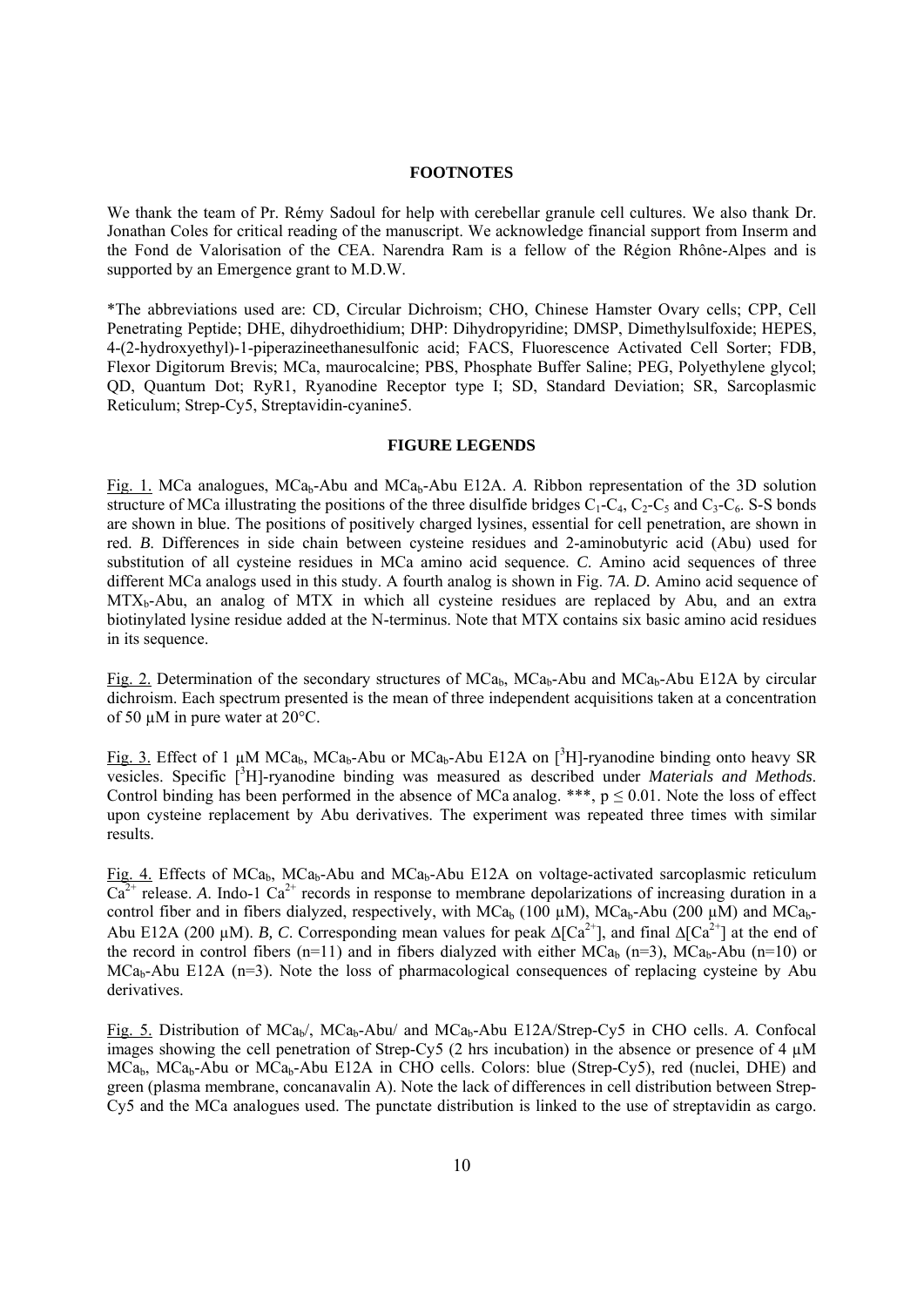Scale bars: 10  $\mu$ m. *B*. Confocal image of CHO cells showing that 4  $\mu$ M MTX<sub>b</sub>-Abu is unable to deliver Strep-Cy5 inside cells (2 hrs incubation). Color code as in *A*. Scale bar: 15 µm.

Fig. 6. Mean cell fluorescence intensities (MFI) as a function of the concentration of cell penetrating complexes for each MCa analog. Indicated concentrations are for Strep-Cy5 (10 nM to 2.5 µM). The ratio MCa analog / Strep-Cy5 was 4/1. Data were fitted by a sigmoid equation of the type MFI = MFI<sub>max</sub> / (1 +  $exp(-(x-PC_{50})/b))$  where MFI<sub>max</sub> = 180  $\pm$  6 a.u. (MCa<sub>b</sub>), 73  $\pm$  4 a.u. (MCa<sub>b</sub>-Abu) and 129  $\pm$  8 a.u. (MCa<sub>b</sub>-Abu E12A),  $b = 200 \pm 18$  (MCa<sub>b</sub>), 301  $\pm$  38 (MCa<sub>b</sub>-Abu) and 344  $\pm$  64 (MCa<sub>b</sub>-Abu E12A), and halfpenetration concentration values  $PC_{50} = 669 \pm 27$  nM (MCa<sub>b</sub>),  $910 \pm 51$  nM (MCa<sub>b</sub>-Abu) and  $1042 \pm 89$ nM (MCa<sub>b</sub>-Abu E12A). a.u.: arbitrary units. The MFI values are obtained from a fit of the FACS histograms (n=10,000 events in each case). Representative example of n=3 experiments. Experiments could not be averaged because the different photomultiplier settings were not calibrated.

Fig. 7. Design of a cell-penetrating analog for the efficient coupling and delivery of a variety of cargoes. *A*. primary amino acid sequence of the Cys-MCa-Abu analog. This analogue is identical to MCab-Abu except that the N-terminal K(biot) has been replaced by an N-terminal cysteine residue. *B*. Cell penetration of FITC-Gpep-Cys when covalently linked to Cys-MCa-Abu (right panel, 1  $\mu$ M concentration, 2 hrs incubation with CHO cells). No penetration is observed for 1 µM FITC-Gpep-Cys alone (left panel). Code colors: red, concanavalin-A-rhodamine, and green, FITC label. *C*. Cell penetration of 3 µM doxorubicin or the covalently linked complex, doxorubicin-linker-Cys-MCa-Abu, in MDA-MB-231 cells. Note that doxorubicin alone goes to the nucleus (red, left panel), whereas coupled to Cys-MCa-Abu it concentrates in the cytoplasm. Green: concanavalin-A-FITC for plasma membrane staining. *D*. Cell penetration of 50 nM quantum dots (QD) alone (left panel) or coupled after maleimide modification of QDs to Cys-MCa-Abu in CHO cells (right panel). Code colors: red, nuclei (DHE) and blue, QDs. From *B* to *D*, note the diffuse cytoplasmic staining of the cargoes when coupled to Cys-MCa-Abu.

Fig. 8. Neuronal toxicity of MCa analogues. Neuronal survival after 24 hrs incubation with 10 µM of each MCa analogue was assessed with the MTT assay. No significant differences in neuronal survival were observed between the analogues. \*\*\*, survival affected with mean + 3 S.D. < 100%. Average of 6 data points.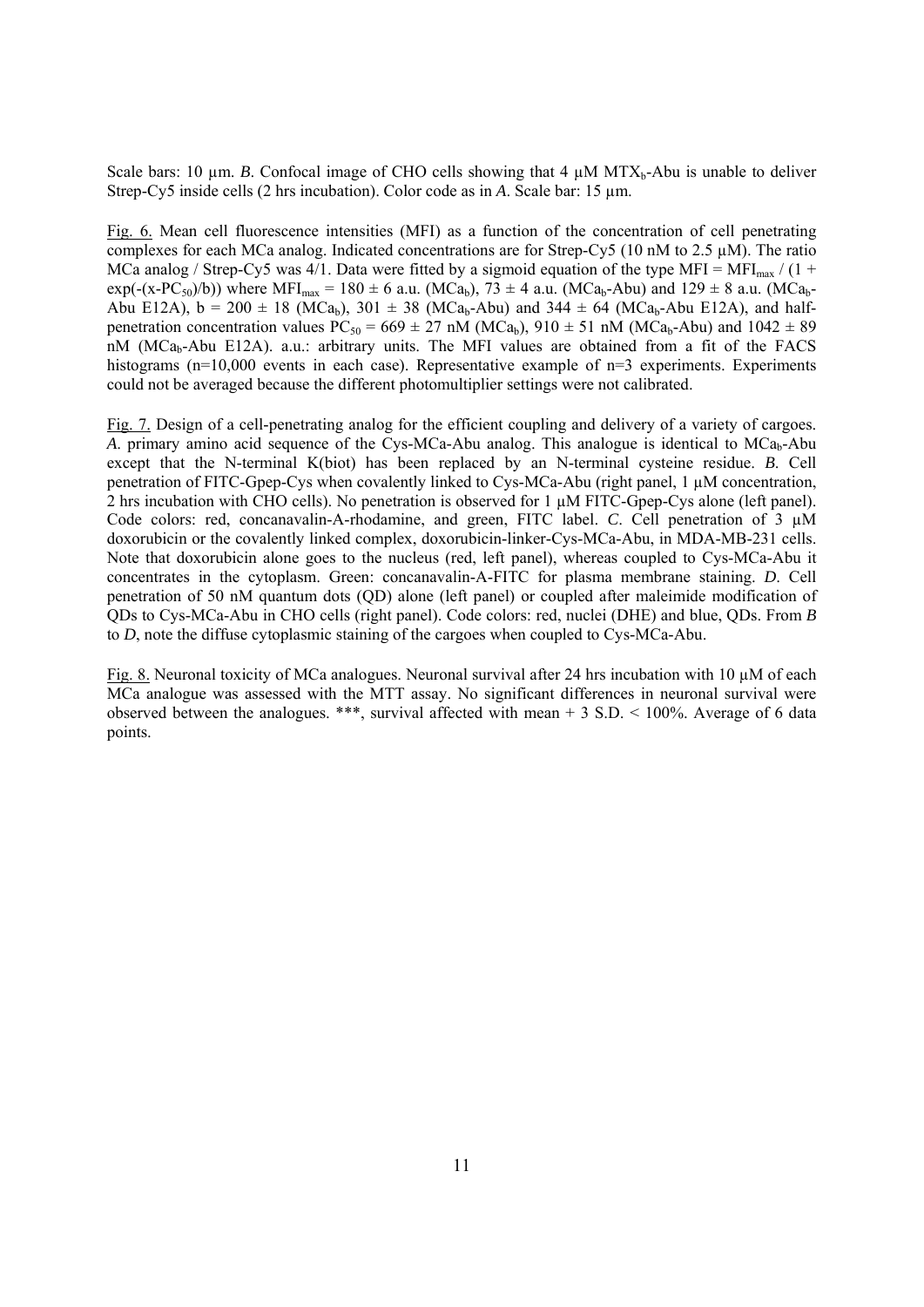

**MTXb-Abu K(biot) -VSAbuTGSKDAbuYAPAbuRKQTGAbuPNAKAbuINKSAbuKAbuYGAbu AbuVSAbuTGSKDAbuYAPAbuRKQTGAbuPNAKAbuINKSAbuKAbuYGAbu** $MTX_b$ -Abu

**Figure 1 Ram et al – al.**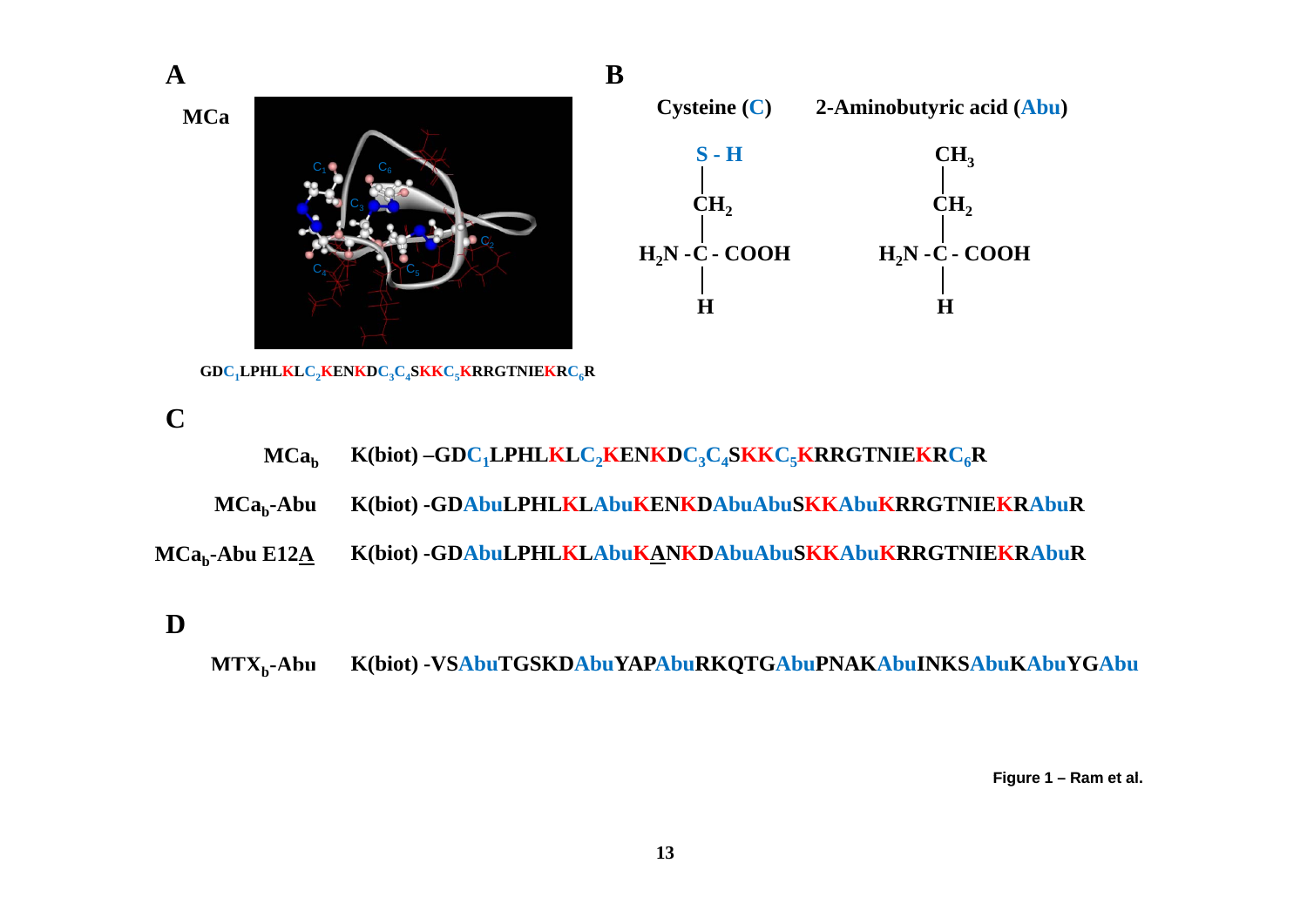

**Figure 2 - Ram et al.**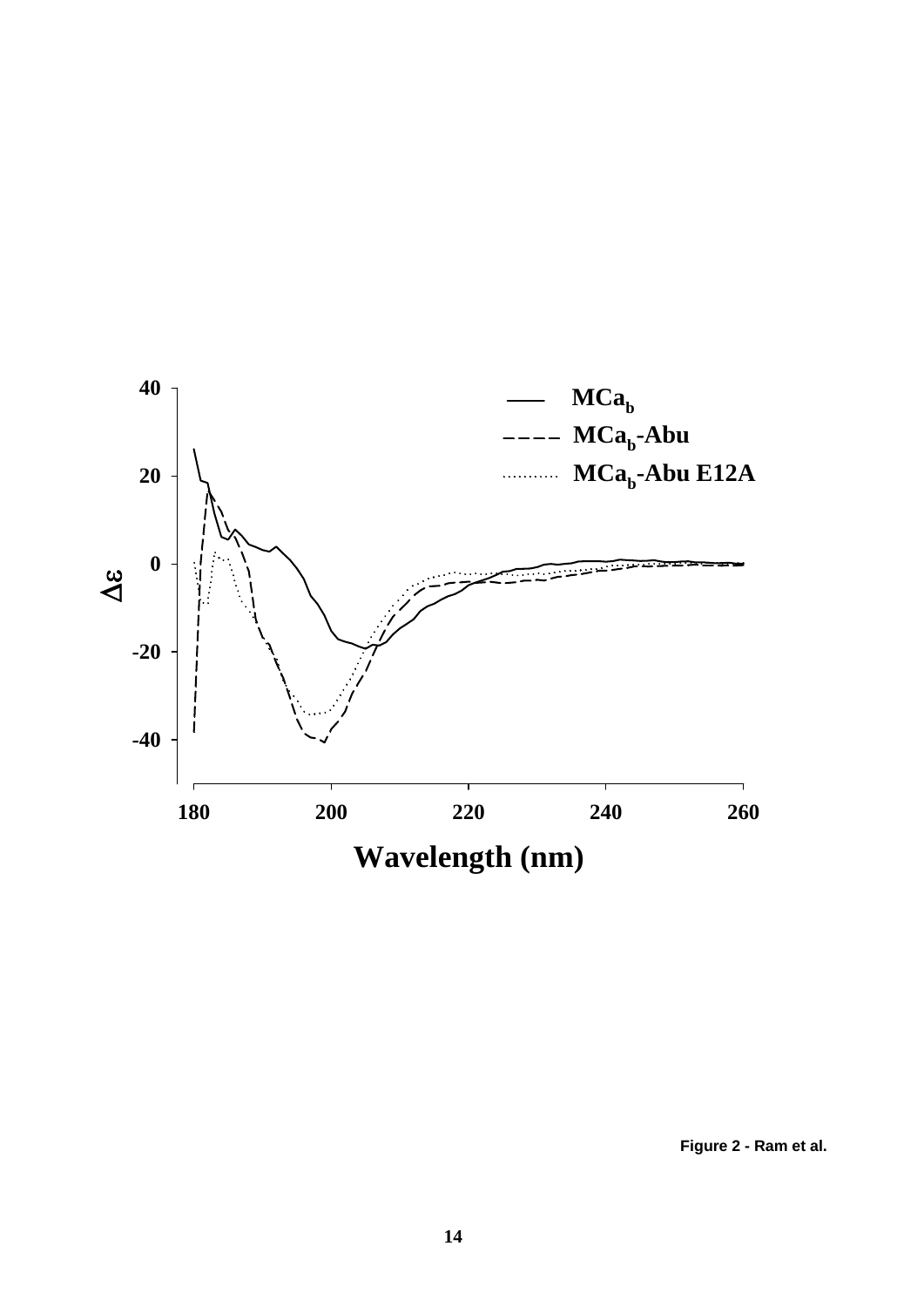

**Figure 3 - Ram et al.**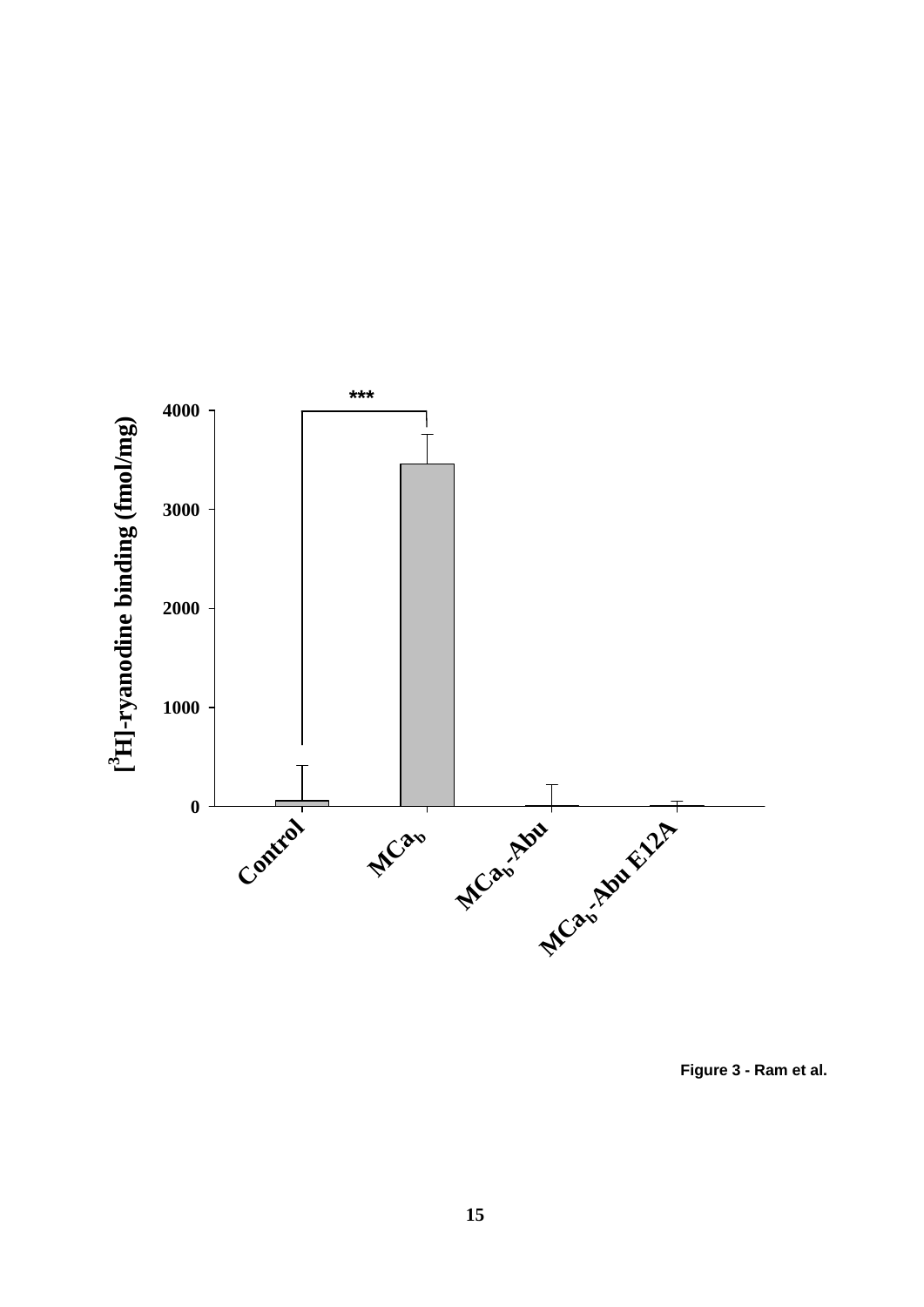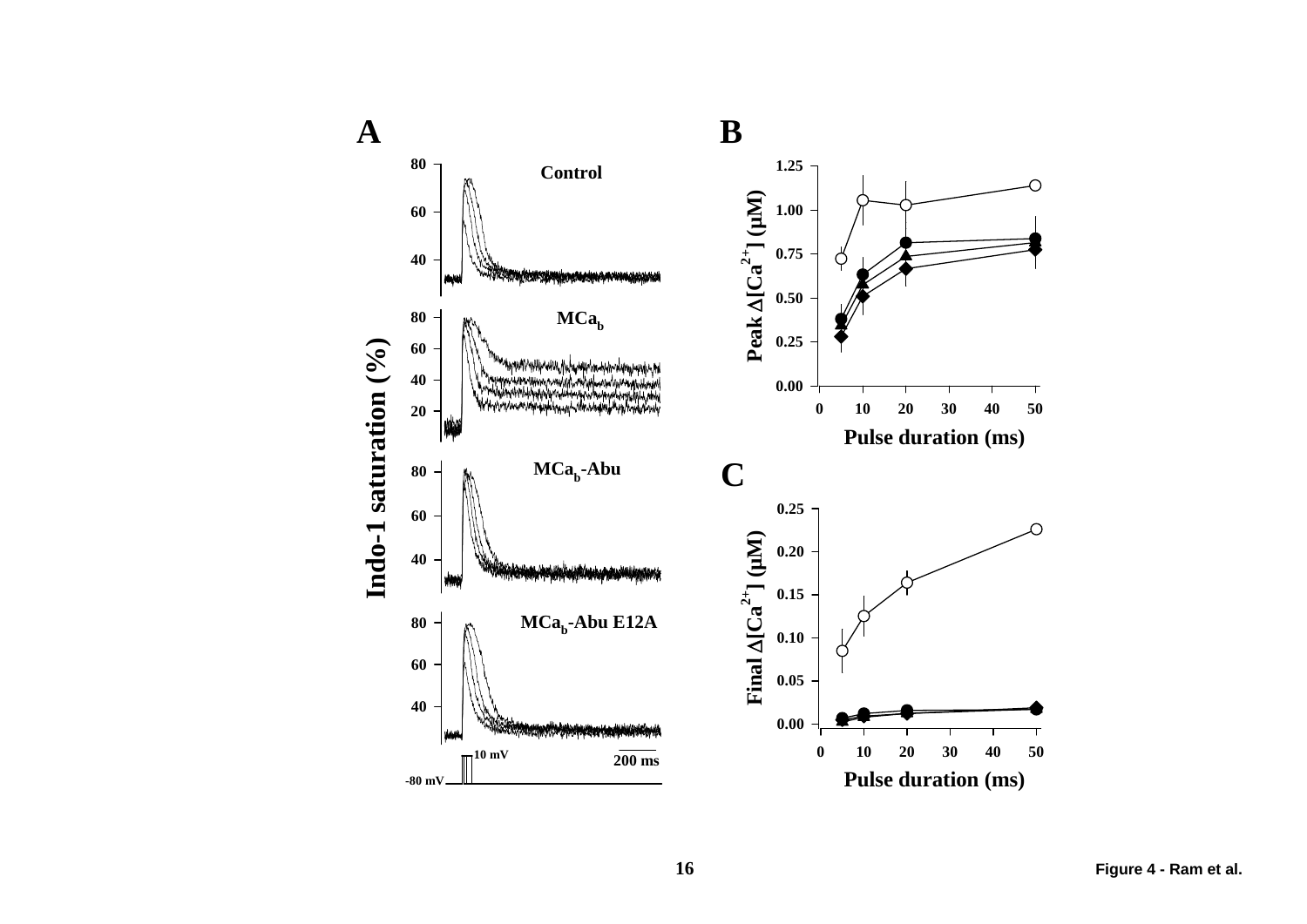Strep-Cy5 MCa<sub>b</sub>/Strep-Cy5 MCa<sub>b</sub>-Abu/Strep-Cy5 MCa<sub>b</sub>-Abu E12A/Strep-Cy5

**A**

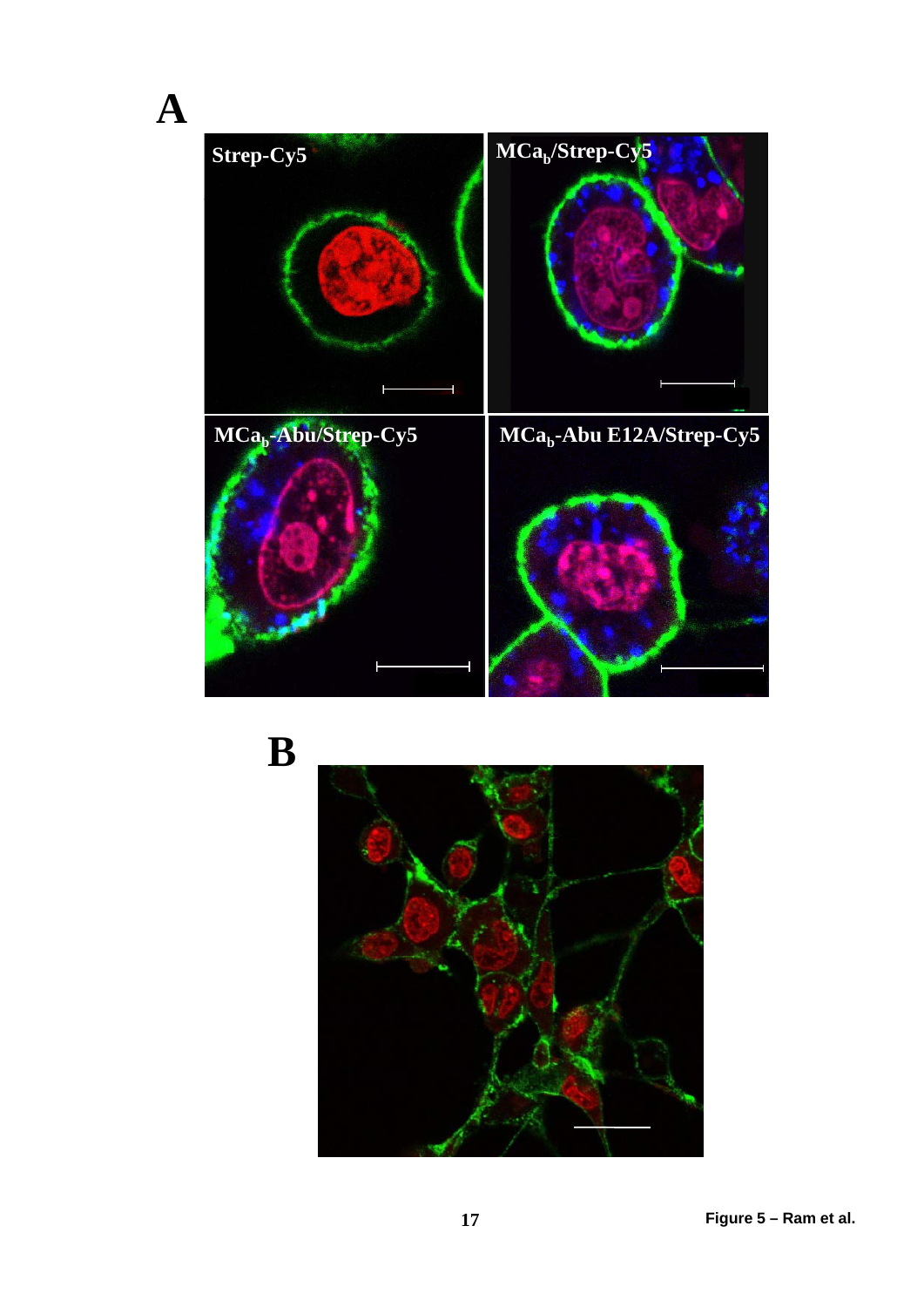

**Figure 6 - Ram et al.**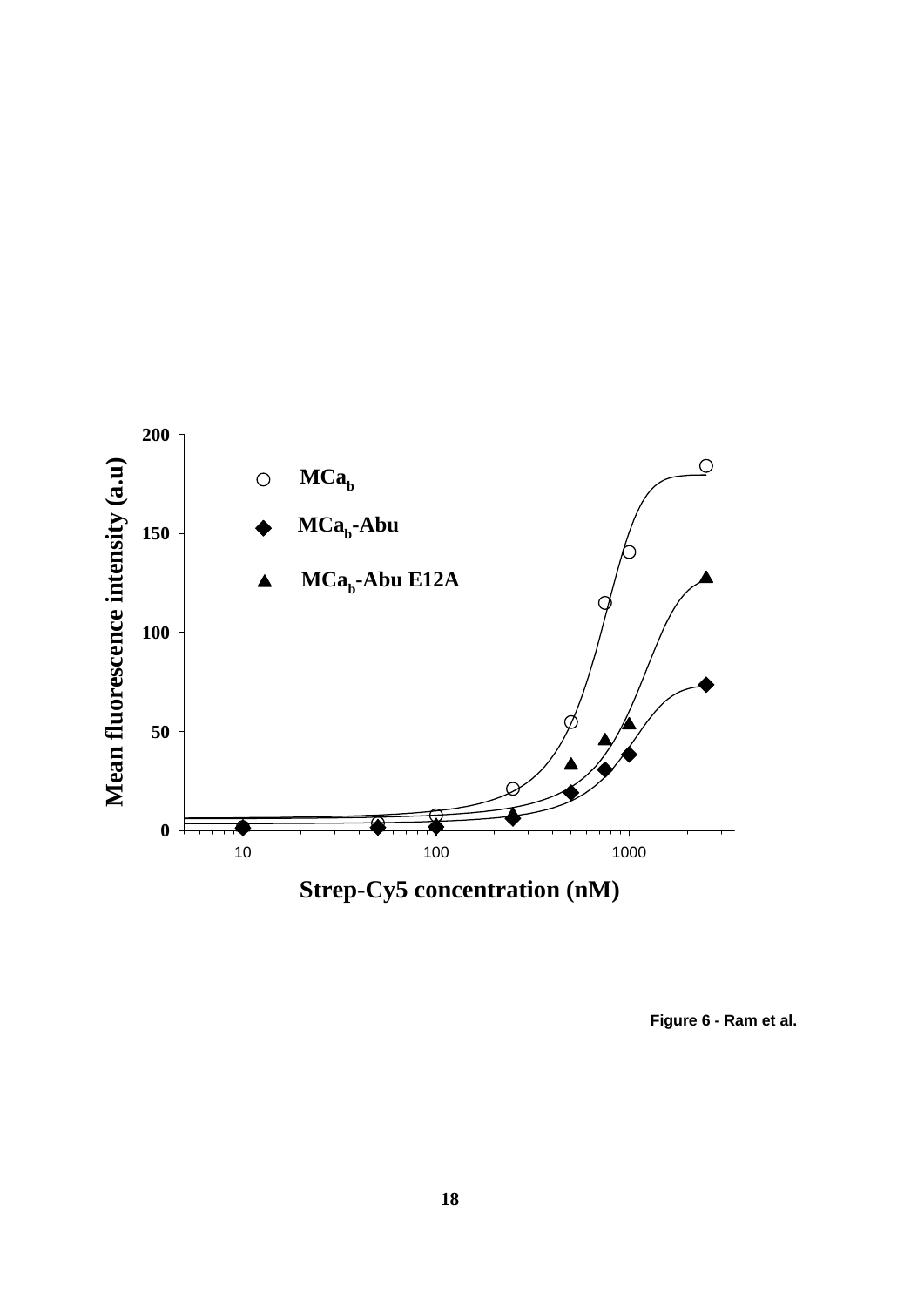### **C MC Ab Cys-MCa-Abu**

**A**

**Cys-GDAbuLPHLKLAbuKENKDAbuAbuSKKAbuKRRGTNIEKRAbuR**



**Figure 7 - Ram et al.**